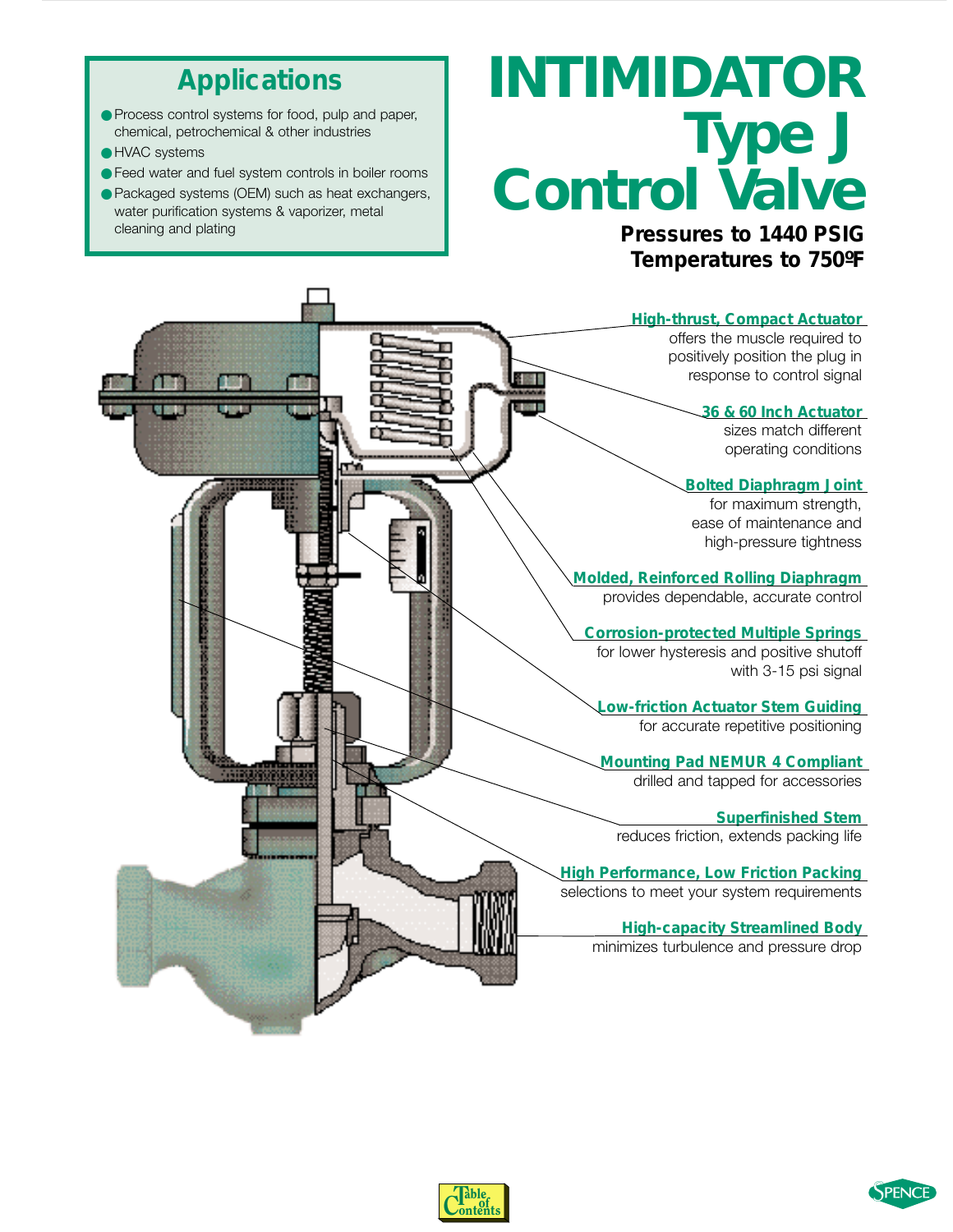

#### **[APPLICATION](#page-0-0) DATA**

- Process control systems for food, pulp and paper, chemical, petrochemical & other industries
- HVAC systems
- Feed water and fuel system controls in boiler rooms
- Packaged systems (OEM) such as heat exchangers, water purification systems & vaporizer, metal cleaning and plating

#### **PRESSURE/TEMPERATURE CHART**



### **INTIMIDATOR TYPE J CONTROL VALVE**

### **SIZES 1/2" - 2" ANSI CLASS 150, 250/300, 600**

- **High Capacity Streamlined Body** reduces velocity and pressure loss.
- **Compact Design** for ease of installation.
- **Multiple Port Sizes** allows flexibility in sizing.
- **Stainless Steel Trim** for long life and corrosion resistance.
- **Super Polished, Extra Thick Stem** provides low friction and precise control.
- **. Live Loaded V ring Packing** is self adjusting.
- **Slip-on Flanges** for flexibility in piping.
- **NEMUR 4 Mounting Pad** for accessories.

#### **MODELS**

- $\bullet$  J1 Cast Iron
- J3 Stainless Steel\*

#### **OPTIONS**

- 36 or 60 sq. in. actuators
- Soft Seats
- [Moore,](#page-4-0) [PMV,](#page-3-0) [Eckardt](#page-2-0) Accessories
- Threaded of Flanged Connections
- [Graphite or High Temperature Packing](#page-0-0)
- High Temperature 600ºF and 750ºF Construction

#### **APPLICABLE CODES**

- ANSI/ISA 70-2 Class IV & VI seat leakage
- NEMUR 4 mounting of accessories

#### **PLUG CHARACTERISTICS**

- 1/8" to 1/4" Port Sizes Equal Percent, 50:1 flow rangeability
- 5/8" to 2-1/4" Port Sizes Modified Equal Percent, 100:1 flow rangeability

Canadian Registration # OC 0591.9C

#### **MAXIMUM RATED FLOW COEFFICIENTS\*** [\(Cv\)](#page-4-0)

|     |            | <b>VALVE SIZE</b> |      |    |
|-----|------------|-------------------|------|----|
| 1/2 | $3/\Delta$ |                   | 11/2 |    |
| 5.1 | 10.3       | 18.2              | 37   | 67 |

[SIZING INFO](#page-0-0)

\* Body is ANSI Class 600. Pressure rating may be limited by choice of flanges.



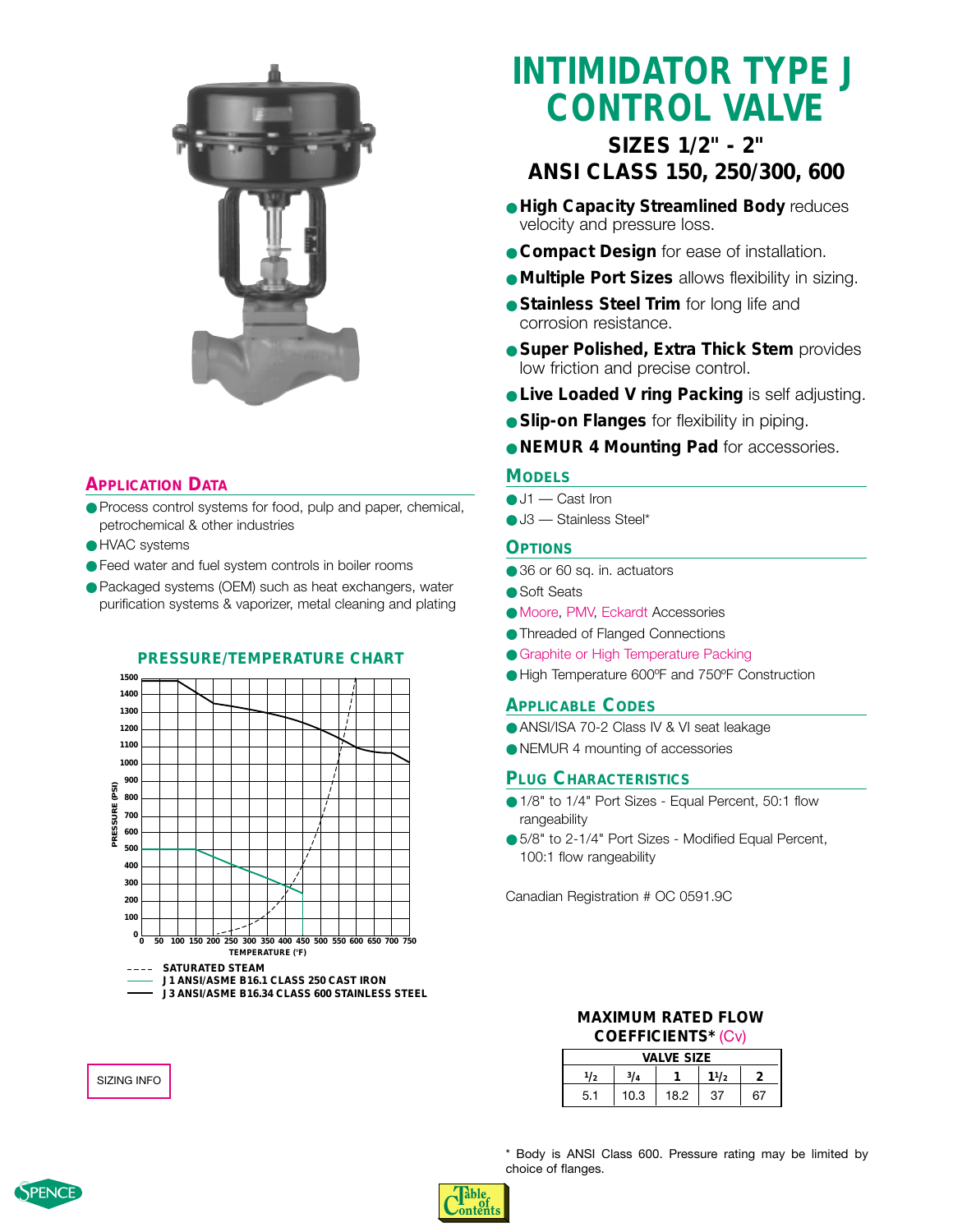### <span id="page-2-0"></span>**INTIMIDATOR TYPE J CONTROL VALVE SPECIFICATION**

The valve shall be single seated, top guided compact pneumatic globe control valve with a streamlined body. The actuator shall have all SS hardware with a maximum deadband of .3 PSIG. the valve trim shall be all 316SS with replaceable threaded seats for easy maintenance. Standard packing shall be spring loaded teflon V-Rings. Optional graphite or high temperature packings available. The valve seat leakage shall conform to ANSI/ISA 70-2 Class IV for metal seats and Class VI for teflon soft seats. The valve shall conform to NEMUR 4 for mounting of accessories.

#### **MATERIALS OF CONSTRUCTION**

| Body 316 SS ASTM A351 CF8M                 |
|--------------------------------------------|
| Cast Iron ASTM A126 CL B                   |
| Seat Ring 316 SS ASTM A276 Cond A          |
|                                            |
| PTFE/Graphite                              |
| Graphite                                   |
| Plug & Stem Ass'y316 SS ASTM A276 Cond A   |
|                                            |
| Stem 303 SS ASTM A582                      |
| DiaphragmNitrile/Polyester                 |
| Piston316 SS ASTM A743 Grd CF8             |
|                                            |
| Actuator Housing Steel SAE 1006-1008/Epoxy |
|                                            |



|                |                | A                              | В               | C              |                       | E          |                |                 |                | G                 |                 | Weights*       |                       |                 |
|----------------|----------------|--------------------------------|-----------------|----------------|-----------------------|------------|----------------|-----------------|----------------|-------------------|-----------------|----------------|-----------------------|-----------------|
|                |                |                                |                 |                |                       |            |                |                 |                | (Flange Diameter) |                 | <b>Screwed</b> |                       | Flanged         |
| <b>Size</b>    | Scrd.          | Flg.                           |                 |                | $36$ in. <sup>2</sup> | 60 in. $2$ | $36$ in. $2$   | 60 in. $2$      | 150            | 300/600           | $36$ in. $2$    | 60 in. $^{2}$  | $36$ in. <sup>2</sup> | 60 in. $2$      |
| $\frac{1}{2}$  | $7\frac{5}{6}$ | 8                              | $2^{11}/6$      | $1\frac{7}{8}$ | 9%                    | 11%        | $9\frac{1}{4}$ | 11%             | $3\frac{1}{2}$ | $3\frac{3}{4}$    | 20%             | 36½            | 23½                   | 39%             |
| $\frac{3}{4}$  | $7\frac{5}{6}$ | $8\%$                          | $2^{11}/6$      | $1\frac{7}{8}$ | 9%                    | 11%        | $9\frac{1}{4}$ | $11\frac{1}{4}$ | $3\frac{7}{8}$ | $4\frac{5}{8}$    | $20\frac{1}{2}$ | $36\%$         | 25%                   | $41\frac{3}{4}$ |
|                | $7\frac{3}{4}$ | $8\frac{1}{4}$                 | $2\frac{3}{4}$  | $2\frac{1}{8}$ | 9%                    | 11%        | $9\frac{1}{4}$ | $11\frac{1}{4}$ | $4\frac{1}{4}$ | $4\frac{7}{8}$    | 22%             | 38%            | 29                    | 451/4           |
| $1\frac{1}{2}$ | $9\frac{1}{4}$ | 9%                             | 33/8            | $2^{11}/6$     | 9%                    | 1%         | $9\frac{1}{4}$ | $11\frac{1}{4}$ | 5              | $6\%$             | $29\%$          | 45%            | 401/4                 | 57%             |
| 2              | $10\%$         | 11 <sup>1</sup> / <sub>4</sub> | $3\frac{9}{32}$ | $3\%$          | 9%                    | $1\%$      | $9\frac{1}{4}$ | $11\frac{1}{4}$ | 6              | $6\frac{1}{2}$    | $38\%$          | $54\%$         | $50\%$                | $68\%$          |

#### **DIMENSIONS** inches **AND WEIGHTS** pounds

\*Weights are approximate.

#### **PRESSURE RECOVERY FACTOR (F<sub>I</sub>)**

|      |                     |      |     |      |      |            |      |                |            | $1\frac{1}{2}$ |                               |                |                 |                |
|------|---------------------|------|-----|------|------|------------|------|----------------|------------|----------------|-------------------------------|----------------|-----------------|----------------|
|      | 5L<br>$\mathcal{R}$ |      | ĸ   | 78   |      | 5,<br>- 70 | 75   | $1\frac{1}{4}$ | 7.5<br>IB. | $1\frac{1}{4}$ | 1 <sup>3</sup> / <sub>4</sub> | $1\frac{1}{4}$ | $1\frac{3}{4}$  | $2\frac{1}{4}$ |
| .851 | .79                 | .864 | .82 | .775 | .869 | .839       | .805 | .768           | .843       | .82            | .782                          | .841           | $0 + 1$<br>ا ٥. | 770            |

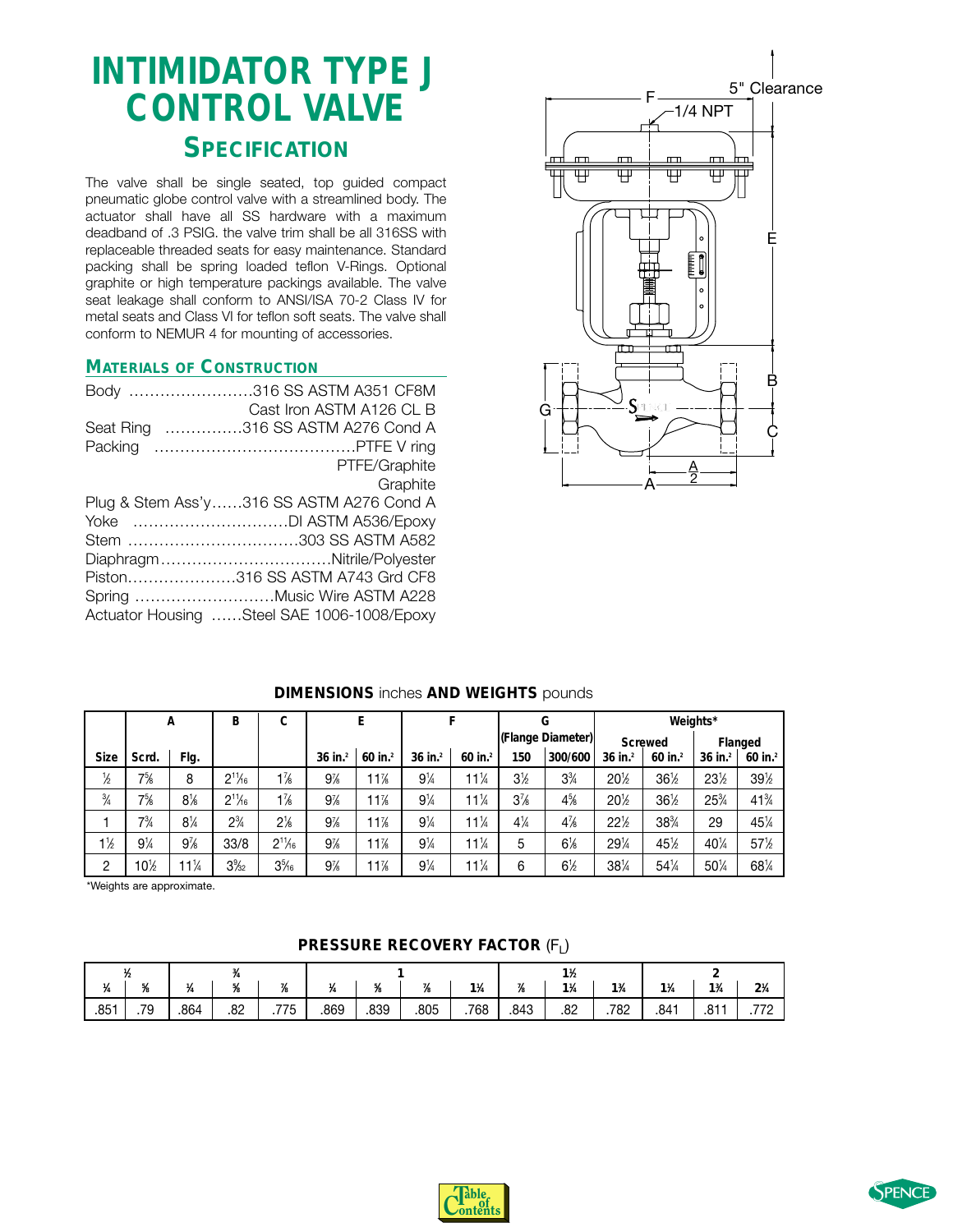### **INTIMIDATOR ORDERING CODE**

<span id="page-3-0"></span>

| MODEL NUMBER ORIFICE SIZE CONNECTIONS<br>(2 Digits) |                                             |                         |               | trim      |               | PACKING - ACTUATOR<br>(2 Digits) | <b>SPRING#</b><br>(2 Digits) | <b>POSITIONER</b><br>(2 Digits) | POSIT. SET<br>(2 Digits) | ACCESSORIES - INLET PRESSURE<br>(2 Digits) | (3 Digits) |
|-----------------------------------------------------|---------------------------------------------|-------------------------|---------------|-----------|---------------|----------------------------------|------------------------------|---------------------------------|--------------------------|--------------------------------------------|------------|
| example: J 1                                        | ⊻                                           | $\overline{\mathbb{C}}$ | 9             |           |               | 36                               | $B_{\underline{M}}$          | $M P$                           | 02                       | 01                                         | 125        |
| J1 - Cast Iron                                      | $F - \frac{1}{8}$                           | $C - \frac{1}{2}$       | $1 - 125/150$ | 1 - Metal | $1 - V$ -ring | 01 - None                        | DC - 3-13 Dir 36             | AA - None                       | 01 - None                | 01 - None                                  |            |
| J3 - Stainless                                      | $G - \frac{3}{16}$                          | $D - \frac{3}{4}$       | $3 - 250/300$ | 2 - Soft  | 2- Graphite   | $36 - 36$ in <sup>2</sup>        | DD - 3-10 Dir 36             | EI - Eckardt I/P                | 02 - 3-15/4-20mA         | 02 - Limit Switch-Mechanical               |            |
|                                                     | $H - \frac{1}{4}$                           | $E - 1$                 | $6 - 600#$    |           | 3 - Hi-Temp   | $60 - 60$ in <sup>2</sup>        | DE - 3-5 Dir 36              | EP - Eckardt P                  | 03 - 3-9/4-12mA          | 03 - Limit Switch-Proximity Switch         |            |
|                                                     | $J - \%$                                    | $G - 1$                 | 9 - Threaded  |           |               |                                  | DF - 3-10 Dir 60*            | MI - Moore I/P                  | 04 - 9-15/12-20mA        | 04 - Feedback-Potentiometer 1K             |            |
|                                                     | K - 1/8                                     | $H - 2$                 |               |           |               |                                  | DG - 3-11 Dir 60             | MP - Moore P                    |                          | 05 - Feedback-4-20mA Pos. Trans            |            |
|                                                     | $L - 1$ <sup><math>\frac{1}{4}</math></sup> |                         |               |           |               |                                  | DH - 3-8 Dir 60              | 4P - PMV P4 P                   |                          |                                            |            |
|                                                     | $M - 1\%$                                   |                         |               |           |               |                                  | RC - 5-15 Rev 36             | 51 - PMV P5 I/P                 |                          |                                            |            |
|                                                     | $N - 2\%$                                   |                         |               |           |               |                                  | RD - 8-15 Rev 36             | 5P - PMV P5 P                   |                          |                                            |            |
|                                                     |                                             |                         |               |           |               |                                  | RE - 10-15 Rev 36            |                                 |                          |                                            |            |
|                                                     |                                             |                         |               |           |               |                                  | RG - 8-15 Rev 60             |                                 |                          |                                            |            |
|                                                     |                                             |                         |               |           |               |                                  | RH - 10-15 Rev 60            |                                 |                          |                                            |            |
|                                                     |                                             |                         |               |           |               |                                  | RJ - 11-15 Rev 60*           |                                 |                          |                                            |            |
|                                                     |                                             |                         |               |           |               |                                  | RK - 20-60 Rev 60            |                                 |                          |                                            |            |
|                                                     |                                             |                         |               |           |               |                                  | RL - 20-60 Rev 60*           |                                 |                          |                                            |            |
|                                                     |                                             |                         |               |           |               |                                  | RQ - 12-15 Rev 60            |                                 |                          |                                            |            |

#### **ORDERING CODE**

 $*$  2¼" port only.



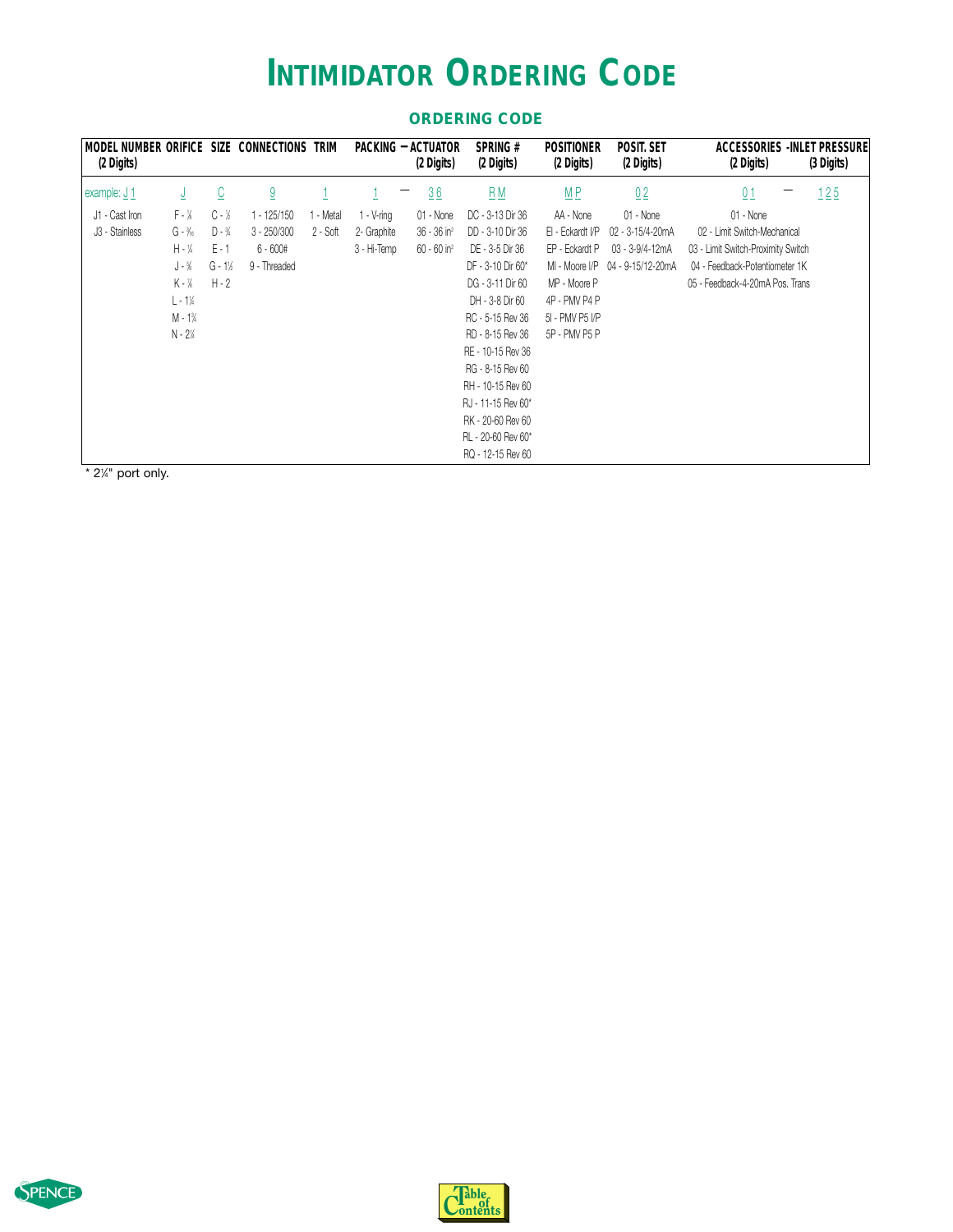### **INTIMIDATOR SHUTOFF & CV TABLES**

<span id="page-4-0"></span>

| <b>PORT</b> | <b>ACTUATOR</b> | <b>BENCH</b>                                      |                                       | <b>REVERSE SHUTOFF</b>                                 | <b>BENCH</b>                                                                |                                  | <b>DIRECT SHUTOFF</b>         |
|-------------|-----------------|---------------------------------------------------|---------------------------------------|--------------------------------------------------------|-----------------------------------------------------------------------------|----------------------------------|-------------------------------|
| <b>SIZE</b> | <b>SIZE</b>     | <b>RANGE</b>                                      | 3-15 PSI                              | 0-20 PSI*                                              | <b>RANGE</b>                                                                | 3-15 PSI                         | 0-20 PSI                      |
| 1/8         | 36              | $5 - 15$                                          | $0 - 750$                             | $0 - 750$                                              | $3 - 13$                                                                    | $0 - 750$                        | $0 - 750$                     |
| 3/16, 1/4   | 36              | $5 - 15$                                          | $0 - 250$                             | $0 - 750$                                              | $3 - 13$                                                                    | $0 - 250$                        | $0 - 750$                     |
| 5/8         | 36              | $5 - 15$<br>$8 - 15$<br>$10 - 15$                 | $0 - 350$<br>$350 - 550$              | $0 - 50$<br>$50 - 500$<br>$500 - 750$                  | $3 - 10$<br>$3 - 5$<br>$\overline{\phantom{0}}$                             | $0 - 300$<br>$300 - 750$         | $0 - 750$<br>300 - 750        |
|             | 36              | $8 - 15$<br>$10 - 15$                             | $0 - 200$<br>$200 - 300$              | $0 - 300$<br>$300 - 450$                               | $3 - 10$<br>$3 - 5$                                                         | $0 - 150$<br>$150 - 400$         | $0 - 350$<br>$350 - 650$      |
| 7/8         | 60              | $8 - 15$<br>$10 - 15$<br>$12 - 15$                | $0 - 500$<br>$500 - 650$<br>650 - 750 | $0 - 700$<br>$700 - 750$                               | $3 - 11$<br>$3 - 8$<br>—                                                    | $0 - 300$<br>$300 - 500$         | $0 - 600$<br>$600 - 750$      |
|             | 36              | $10 - 15$                                         | $0 - 150$                             | $0 - 225$                                              | $3 - 10$<br>$3 - 5$                                                         | $0 - 150$<br>150 - 225           | $0 - 300$<br>$300 - 375$      |
| $1 - 1/4$   | 60              | $8 - 15$<br>$10 - 15$<br>$12 - 15$<br>$20 - 60**$ | $0 - 200$<br>$200 - 250$<br>250 - 300 | $0 - 300$<br>$300 - 350$<br>$350 - 400$<br>$0 - 750**$ | $3 - 11$<br>$3 - 8$<br>$\overline{\phantom{0}}$<br>$\overline{\phantom{0}}$ | $0 - 150$<br>150 - 250<br>—<br>— | $0 - 350$<br>$350 - 450$<br>— |
|             | 36              | $10 - 15$<br>$8 - 15$                             | $0 - 75$<br>$0 - 75$                  | $0 - 125$<br>$0 - 125$                                 | $3 - 5$<br>$3 - 11$                                                         | $0 - 100$<br>$0 - 100$           | $0 - 200$<br>$0 - 200$        |
| $1 - 3/4$   | 60              | $10 - 15$<br>$12 - 15$<br>$20 - 60**$             | $75 - 125$<br>125 - 175               | $125 - 175$<br>175 - 225<br>$0 - 375**$                | $3 - 8$<br>—<br>—                                                           | $100 - 125$<br>-<br>━            | 200 - 250<br>—<br>—           |
| $2 - 1/4$   | 60              | $11 - 15$<br>$20 - 60**$                          | $0 - 100$                             | $0 - 125$<br>$0 - 225**$                               | $3 - 10$                                                                    | $0 - 50$                         | $0 - 100$                     |

#### **ACTUATOR SHUTOFF TABLE**

\* Based on 20 psi air supply w/ EPC or Positioner

### **ACTUATOR SELECTION**

\*\* Based on 60 psi air supply w/ EPC or Positioner

NOTES:

1) For pressures over 750 psi please consult factory

- 2) For direct configured actuators 60 psi air signal will achieve 750 psi shutoff except for 2.25 port which will achieve 650 psi shutoff
- 3) Do not exceed 60 psi air signal to actuator

Select Actuator size and bench range that will accommodate require shut off with port size selected. Select reverse for air to open fail close applications, direct for air to close fail open applications.

| <b>SIZE</b>    | <b>TRAVEL</b> | <b>PORT</b> | <b>PLUG</b>    |       |       |       |                |       | PERCENT OF TRAVEL |       |       |       |       |      |
|----------------|---------------|-------------|----------------|-------|-------|-------|----------------|-------|-------------------|-------|-------|-------|-------|------|
|                |               | <b>SIZE</b> | <b>CONTOUR</b> | 5     | 10    | 20    | 30             | 40    | 50                | 60    | 70    | 80    | 90    | 100  |
| 1/2            | 3/4           | 1/8         | EP             | 0.002 | 0.003 | 0.006 | 0.011          | 0.021 | 0.032             | 0.042 | 0.052 | 0.062 | 0.072 | 0.08 |
|                |               | 3/16        | EP             | 0.004 | 0.008 | 0.014 | 0.021          | 0.03  | 0.045             | 0.063 | 0.095 | 0.145 | 0.25  | 0.5  |
|                |               | 1/4         | EP             | 0.03  | 0.04  | 0.07  | 0.12           | 0.18  | 0.25              | 0.36  | 0.49  | 0.7   | 1.1   | 1.5  |
|                |               | 5/8         | <b>MEP</b>     | 0.05  | 0.1   | 0.18  | 0.31           | 0.49  | 0.73              | 1.1   | 1.6   | 2.3   | 3.4   | 5.1  |
| 3/4            | 3/4           | 1/8         | EP             | 0.002 | 0.003 | 0.006 | 0.011          | 0.021 | 0.032             | 0.042 | 0.052 | 0.062 | 0.072 | 0.08 |
|                |               | 3/16        | EP             | 0.004 | 0.008 | 0.014 | 0.021          | 0.03  | 0.045             | 0.063 | 0.095 | 0.145 | 0.25  | 0.5  |
|                |               | 1/4         | EP             | 0.03  | 0.04  | 0.07  | 0.12           | 0.18  | 0.25              | 0.36  | 0.49  | 0.7   | 1.1   | 1.5  |
|                |               | 5/8         | <b>MEP</b>     | 0.05  | 0.07  | 0.18  | 0.31           | 0.47  | 0.73              | 1.1   | 1.6   | 2.4   | 3.8   | 6    |
|                |               | 7/8         | <b>MEP</b>     | 0.07  | 0.19  | 0.58  | $\overline{1}$ | 1.3   | 1.9               | 2.5   | 3.8   | 5.7   | 8.7   | 10.3 |
| $\overline{1}$ | 3/4           | 5/8         | <b>MEP</b>     | 0.04  | 0.07  | 0.16  | 0.31           | 0.54  | 0.79              | 1.1   | 1.8   | 2.2   | 4     | 6.2  |
|                |               | 7/8         | <b>MEP</b>     | 0.07  | 0.15  | 0.42  | 0.75           | 1.2   | 1.9               | 2.9   | 4.2   | 6.7   | 9.8   | 12.1 |
|                |               | $1 - 1/4$   | <b>MEP</b>     | 0.09  | 0.27  | 0.63  | $\overline{1}$ | 1.4   | 3.2               | 5.3   | 7.5   | 11.5  | 15.6  | 18.2 |
| $1 - 1/2$      | 3/4           | 7/8         | <b>MEP</b>     | 0.11  | 0.21  | 0.54  | 0.89           | 1.4   | 1.9               | 2.7   | 3.9   | 6.4   | 10.1  | 13.2 |
|                |               | $1 - 1/4$   | <b>MEP</b>     | 0.14  | 0.37  | 0.99  | 1.5            | 2.4   | 3.6               | 5.3   | 7.5   | 12.3  | 16.8  | 22   |
|                |               | $1 - 3/4$   | <b>MEP</b>     | 0.41  | 0.85  | 2.4   | 4.3            | 6.4   | 9.9               | 15.7  | 22.7  | 29    | 34.2  | 37   |
| $\overline{2}$ | 3/4           | $1 - 1/4$   | <b>MEP</b>     | 0.14  | 0.37  | 0.99  | 1.5            | 2.4   | 3.6               | 5.3   | 7.5   | 12.3  | 17.3  | 23   |
|                |               | $1 - 3/4$   | <b>MEP</b>     | 0.41  | 0.85  | 2.4   | 4.3            | 6.5   | 10                | 16    | 23    | 31    | 37    | 43   |
|                | $1 - 1/16$    | $2 - 1/4$   | <b>MEP</b>     | 0.75  | 1.5   | 3.5   | 6.5            | 10.5  | 15.5              | 26    | 39    | 50    | 60    | 67   |

#### **Cv TABLE**



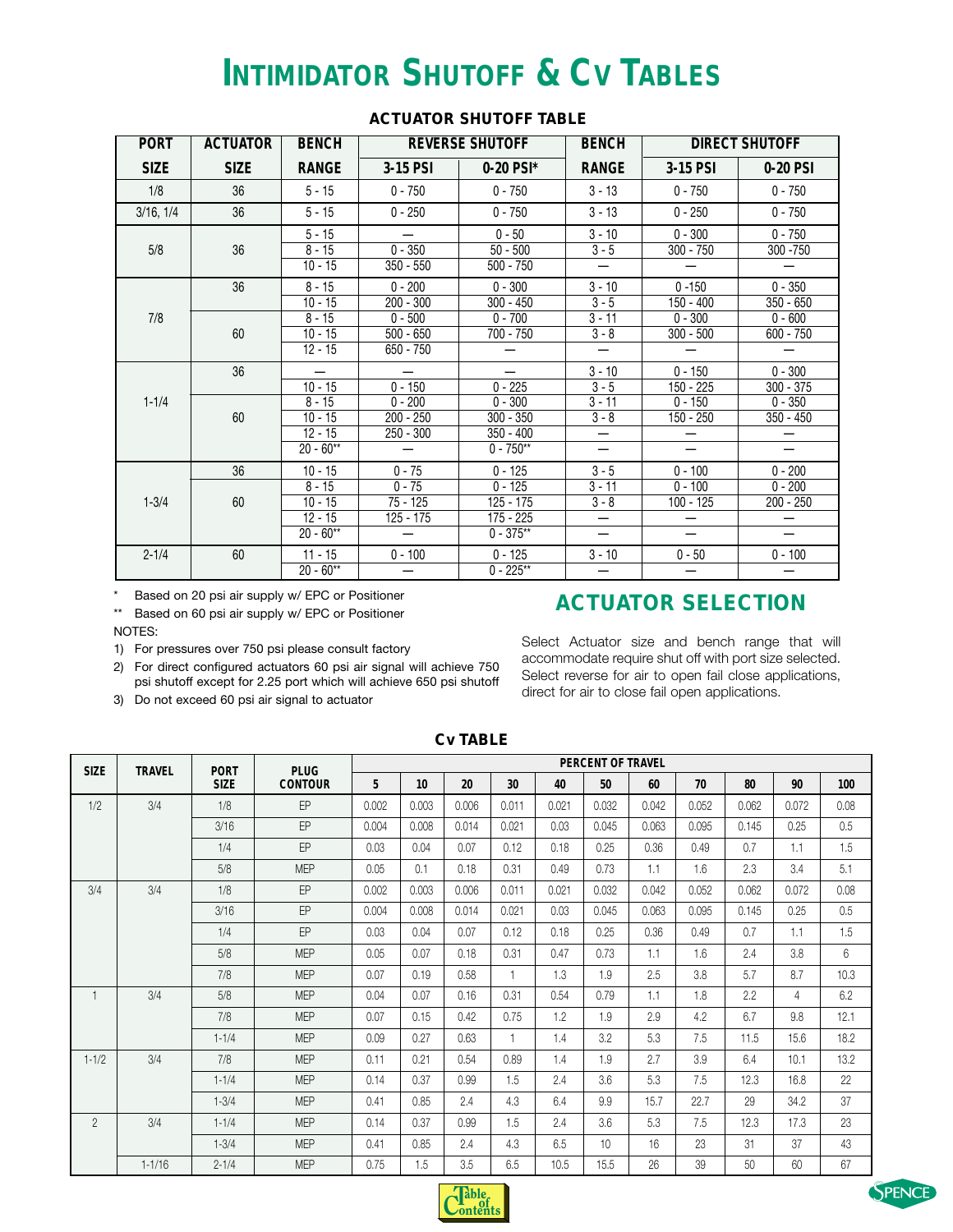# **INTIMIDATOR SATURATED STEAM CAPACITY TABLE**

(Lbs./Hr.)

| Pressure |              |                |          |            |            |                |          |            |               |              | <b>Valve Size and Port</b> |              |              |              |              |              |              |                  |               |
|----------|--------------|----------------|----------|------------|------------|----------------|----------|------------|---------------|--------------|----------------------------|--------------|--------------|--------------|--------------|--------------|--------------|------------------|---------------|
| (PSI)    |              |                |          | 1/2        |            |                |          | 3/4        |               |              |                            | 1            |              |              | $1 - 1/2$    |              |              | $\overline{2}$   |               |
| P1       | P2           | 1/8            | 3/16     | 1/4        | 5/8        | 1/8            | 3/16     | 1/4        | 5/8           | 7/8          | 5/8                        | 7/8          | $1 - 1/4$    | 7/8          | $1 - 1/4$    | $1 - 3/4$    | $1 - 1/4$    | $1 - 3/4$        | $2 - 1/4$     |
| 10       | 5            | $\overline{c}$ | 16       | 47         | 159        | 2              | 16       | 47         | 187           | 322          | 194                        | 378          | 569          | 412          | 687          | 1156         | 719          | 1344             | 2094          |
|          | 3            | 3              | 18       | 53         | 181        | 3              | 18       | 53         | 213           | 366          | 220                        | 430          | 646          | 469          | 781          | 1314         | 817          | 1527             | 2380          |
|          | 10           | 3              | 17       | 52         | 177        | 3              | 17       | 52         | 208           | 357          | 215                        | 419          | 630          | 457          | 762          | 1281         | 796          | 1489             | 2320          |
| 15       | 7            | 3              | 21       | 62         | 212        | 3              | 21       | 62         | 250           | 429          | 258                        | 503          | 757          | 549          | 915          | 1540         | 957          | 1789             | 2788          |
|          | 5            | 4              | 22       | 67         | 229        | 4              | 22       | 67         | 269           | 463          | 278                        | 543          | 817          | 593          | 988          | 1662         | 1033         | 1931             | 3009          |
|          | 15           | 3              | 19       | 56         | 192        | 3              | 19       | 56         | 226           | 387          | 233                        | 455          | 685          | 497          | 828          | 1392         | 865          | 1617             | 2520          |
| 20       | 10           | 4              | 25       | 74         | 253        | 4              | 25       | 74         | 297           | 510          | 307                        | 599          | 902          | 654          | 1090         | 1833         | 1139         | 2130             | 3319          |
|          | 7            | 4              | 27       | 81         | 275        | 4              | 27       | 81         | 324           | 555          | 334                        | 652          | 981          | 712          | 1186         | 1995         | 1240         | 2319             | 3613          |
|          | 22           | 4              | 26       | 79         | 268        | 4              | 26       | 79         | 315           | 541          | 326                        | 636          | 957          | 694          | 1156         | 1945         | 1209         | 2260             | 3522          |
| 30       | 17           | 5              | 32       | 95         | 323        | 5              | 32       | 95         | 380           | 652          | 393                        | 766          | 1153         | 836          | 1393         | 2343         | 1457         | 2723             | 4243          |
|          | 10           | 6              | 36       | 108        | 369        | 6              | 36       | 108        | 434           | 744          | 448                        | 874          | 1315         | 954          | 1590         | 2674         | 1662         | 3108             | 4842          |
|          | 25           | 6              | 38       | 113        | 384        | 6              | 38       | 113        | 452           | 775          | 467                        | 911          | 1370         | 994          | 1656         | 2786         | 1732         | 3237             | 5044          |
| 40       | 20           | $\overline{7}$ | 41       | 124        | 423        | 7              | 41       | 124        | 497           | 854          | 514                        | 1003         | 1508         | 1094         | 1823         | 3067         | 1906         | 3564             | 5553          |
|          | $3-0$        | 8              | 47       | 141        | 480        | 8              | 47       | 141        | 564           | 969          | 583                        | 1138         | 1711         | 1241         | 2069         | 3479         | 2163         | 4043             | 6300          |
|          | 35           | $\overline{7}$ | 42       | 125        | 424        | 7              | 42       | 125        | 498           | 855          | 515                        | 1005         | 1511         | 1096         | 1827         | 3073         | 1910         | 3571             | 5564          |
| 50       | 30           | $\overline{7}$ | 46       | 138        | 470        | 7              | 46       | 138        | 553           | 950          | 572                        | 1116         | 1679         | 1217         | 2029         | 3413         | 2121         | 3966             | 6179          |
|          | 25           | 8              | 49       | 148        | 505        | 8              | 49       | 148        | 594           | 1019         | 614                        | 1198         | 1801         | 1307         | 2178         | 3662         | 2277         | 4256             | 6632          |
|          | $6 - 0$      | 9              | 55       | 166        | 564        | 9              | 55       | 166        | 663           | 1139         | 686                        | 1338         | 2013         | 1460         | 2433         | 4091         | 2543         | 4755             | 7409          |
|          | 45           | $\overline{7}$ | 45       | 135        | 460        | $\overline{7}$ | 45       | 135        | 541           | 928          | 559                        | 1090         | 1640         | 1189         | 1982         | 3334         | 2072         | 3874             | 6037          |
| 60       | 40           | 8              | 50       | 151        | 513        | 8              | 50       | 151        | 604           | 1036         | 624                        | 1217         | 1831         | 1328         | 2213         | 3722         | 2313         | 4325             | 6739          |
|          | 35           | 9              | 54       | 163        | 554        | 9              | 54       | 163        | 652           | 1119         | 674                        | 1315         | 1977         | 1434         | 2390         | 4020         | 2499         | 4672             | 7279          |
|          | $9 - 0$      | 10             | 64       | 191        | 648        | 10             | 64       | 191        | 763           | 1309         | 788                        | 1538         | 2314         | 1678         | 2797         | 4704         | 2924         | 5466             | 8517          |
|          | 55           | 9              | 56       | 168        | 571        | 9              | 56       | 168        | 671           | 1153         | 694                        | 1354         | 2036         | 1477         | 2462         | 4140         | 2574         | 4811             | 7497          |
| 75       | 50           | 10             | 61       | 182        | 620        | 10             | 61       | 182        | 730           | 1253         | 754                        | 1472         | 2214         | 1606         | 2677         | 4501         | 2798         | 5231             | 8151          |
|          | 45           | 10             | 65       | 194        | 660        | 10             | 65       | 194        | 777           | 1334         | 803                        | 1567         | 2356         | 1709         | 2848         | 4791         | 2978         | 5568             | 8675          |
|          | $14-0$<br>75 | 12<br>11       | 76<br>70 | 227<br>210 | 772<br>715 | 12<br>11       | 76<br>70 | 227<br>210 | 909<br>841    | 1560<br>1444 | 939<br>869                 | 1833<br>1697 | 2757<br>2552 | 1999<br>1851 | 3332<br>3085 | 5604         | 3484<br>3225 | 6513<br>6029     | 10148<br>9394 |
| 100      | 60           | 13             | 83       | 249        | 847        | 13             | 83       | 249        | 996           | 1710         | 1029                       | 2009         | 3021         | 2191         | 3652         | 5188<br>6142 | 3818         | 7138             | 11122         |
|          | 22-0         | 15             | 96       | 288        | 978        | 15             | 96       | 288        | 1151          | 1975         | 1189                       | 2321         | 3491         | 2532         | 4219         | 7096         | 4411         | 8247             | 12850         |
|          | 100          | 13             | 78       | 234        | 797        | 13             | 78       | 234        | 938           | 1609         | 969                        | 1891         | 2844         | 2063         | 3438         | 5782         | 3594         | 6719             | 10469         |
| 125      | 75           | 16             | 101      | 303        | 1030       | 16             | 101      | 303        | 1212          | 2081         | 1252                       | 2444         | 3676         | 2666         | 4444         | 7474         | 4646         | 8686             | 13534         |
|          | $30-0$       | 19             | 116      | 348        | 1182       | 19             | 116      | 348        | 1391          | 2388         | 1437                       | 2805         | 4220         | 3060         | 5101         | 8578         | 5332         | 9969             | 15534         |
|          | 125          | 14             | 86       | 257        | 875        | 14             | 86       | 257        | 1029          | 1766         | 1063                       | 2075         | 3121         | 2264         | 3773         | 6346         | 3945         | 7375             | 11491         |
| 150      | 100          | 18             | 112      | 336        | 1142       | 18             | 112      | 336        | 1343          | 2306         | 1388                       | 2709         | 4074         | 2955         | 4925         | 8283         | 5149         | 9626             | 14998         |
|          | $38-0$       | 22             | 136      | 407        | 1385       | 22             | 136      | 407        | 1629          | 2796         | 1683                       | 3285         | 4941         | 3584         | 5973         | 10045        | 6244         | 11674            | 18190         |
|          | 150          | 15             | 92       | 275        | 936        | 15             | 92       | 275        | 1101          | 1890         | 1138                       | 2221         | 3340         | 2422         | 4037         | 6790         | 4221         | 7891             | 12296         |
|          | 125          | 20             | 122      | 367        | 1249       | 20             | 122      | 367        | 1469          | 2522         | 1518                       | 2963         | 4457         | 3232         | 5387         | 9060         | 5632         | 10529            | 16406         |
| 175      | 100          | 22             | 139      |            | 418 1421   | 22             | 139      |            | 418 1672      | 2870         | 1728                       | 3372         | 5072         | 3678         | 6131         | 10311        | 6409         | 11983            | 18671         |
|          | $46 - 0$     | 25             | 155      |            | 466 1585   | 25             | 155      |            | 466 1865 3202 |              | 1927                       | 3761         | 5657         | 4103         |              | 6838 11501   |              | 7149 13366 20826 |               |
|          | 150          | 21             | 131      |            | 392 1333   | 21             | 131      | 392        | 1569          | 2693         | 1621                       | 3164         | 4759         | 3451         | 5752         | 9674         | 6014         | 11243            | 17518         |
| 200      | 125          | 24             | 152      |            | 455 1549   | 24             | 152      | 455        | 1822 3127     |              | 1883                       | 3674         | 5526         | 4008         | 6680         | 11235        |              | 6984 13056       | 20344         |
|          | $54-0$       | 28             | 175      |            | 525 1784   | 28             | 175      | 525        | 2098 3602     |              | 2168                       | 4232         | 6365         | 4616         | 7694         | 12939        | 8043         | 15038            | 23431         |
|          | 175          | 22             | 139      |            | 417 1418   | 22             | 139      | 417        | 1669          | 2865         | 1724                       | 3365         | 5062         | 3671         | 6119         | 10291        | 6397         | 11960            | 18635         |
| 225      | 150          | 26             | 162      |            | 485 1649   | 26             | 162      | 485        | 1940 3331     |              | 2005                       | 3913         | 5885         | 4268         |              | 7114 11964   | 7437         | 13904            | 21665         |
|          | 63-0         | 31             | 194      |            | 583 1981   | 31             | 194      | 583        | 2330          | 4001         | 2408                       | 4700         | 7069         | 5127         |              | 8545 14371   | 8933         | 16701            | 26023         |
|          | 200          | 23             | 147      |            | 441 1498   | 23             | 147      | 441        | 1762 3025     |              | 1821                       | 3554         | 5345         | 3877         | 6461         | 10866        | 6755         | 12628            | 19676         |
|          | 175          | 27             | 172      |            | 515 1751   | 27             | 172      | 515        | 2060 3536     |              | 2129                       | 4154         | 6249         | 4532         |              | 7554 12704   |              | 7897 14764       | 23004         |
| 250      | 150          | 30             | 189      |            | 566 1926   | 30             | 189      |            | 566 2266 3889 |              | 2341                       | 4569         | 6872         | 4984         |              | 8307 13971   |              | 8685 16237 25300 |               |
|          | $71 - 0$     | 34             | 214      |            | 641 2179   |                | 34 214   |            | 641 2564 4401 |              | 2649                       | 5170         | 7776         | 5640         |              | 9400 15808   |              | 9827 18372 28626 |               |

• It is recommended to keep valve outlet velocity below 30,000 ft./min.



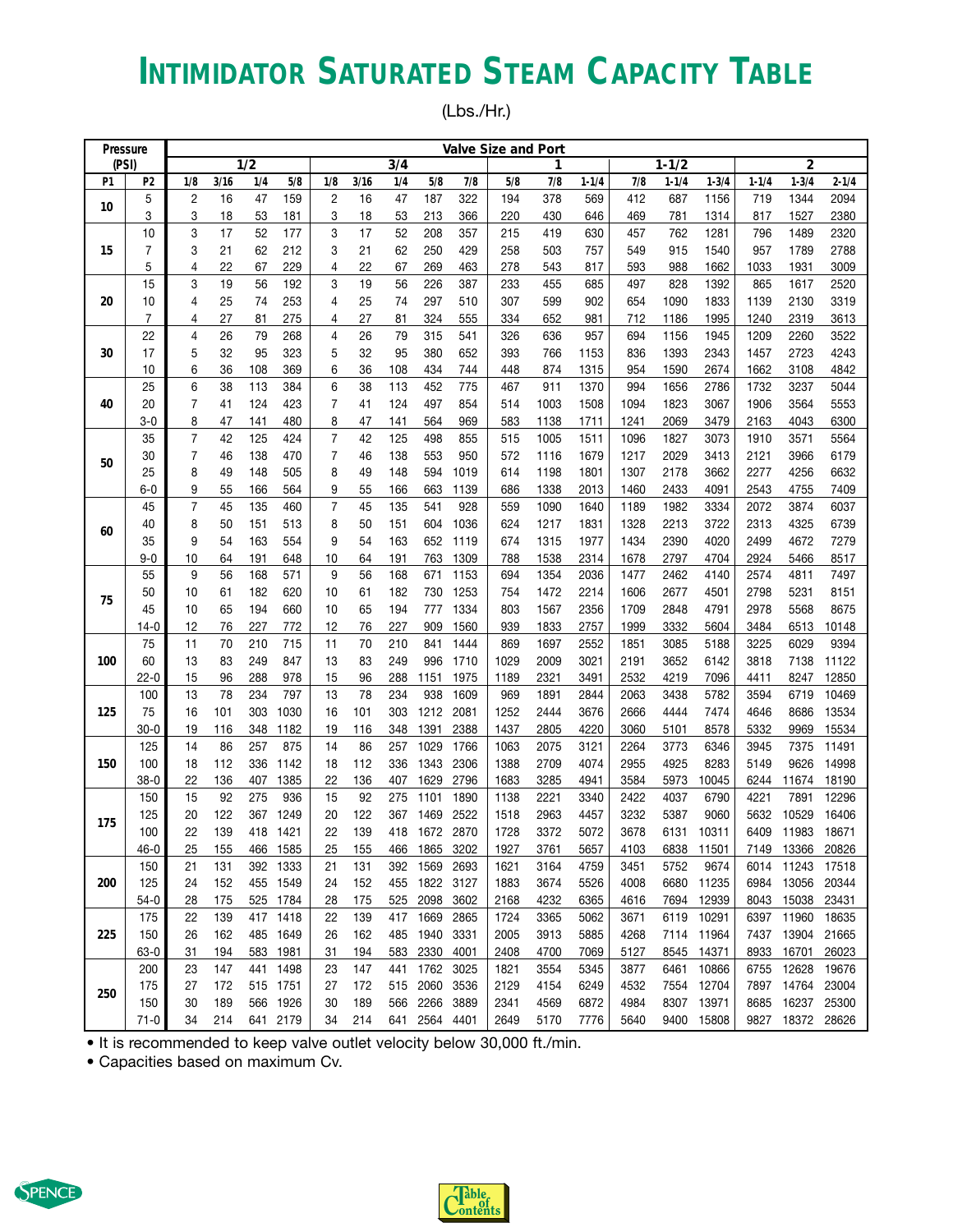# **INTIMIDATOR SATURATED STEAM CAPACITY TABLE**

(Kg./Hr.)

| Pressure |           |                         |                |                  |     |                |                |     |               |          | Valve Size and Port |      |           |      |           |           |           |                |            |
|----------|-----------|-------------------------|----------------|------------------|-----|----------------|----------------|-----|---------------|----------|---------------------|------|-----------|------|-----------|-----------|-----------|----------------|------------|
| (PSI)    |           |                         |                | $\overline{1/2}$ |     |                |                | 3/4 |               |          |                     | 1    |           |      | $1 - 1/2$ |           |           | $\overline{2}$ |            |
| P1       | P2        | 1/8                     | 3/16           | 1/4              | 5/8 | 1/8            | 3/16           | 1/4 | 5/8           | 7/8      | 5/8                 | 7/8  | $1 - 1/4$ | 7/8  | $1 - 1/4$ | $1 - 3/4$ | $1 - 1/4$ | $1 - 3/4$      | $2 - 1/4$  |
| 0.7      | 0.3       | 1                       | 8              | 23               | 77  | 1              | 8              | 23  | 90            | 155      | 93                  | 182  | 274       | 199  | 331       | 557       | 346       | 647            | 1008       |
|          | 0.2       | 1                       | 8              | 25               | 83  | 1              | 8              | 25  | 98            | 169      | 101                 | 198  | 298       | 216  | 360       | 606       | 376       | 704            | 1097       |
|          | 0.7       | $\mathbf{1}$            | $\overline{7}$ | 22               | 75  | 1              | $\overline{7}$ | 22  | 88            | 151      | 91                  | 178  | 267       | 194  | 323       | 543       | 337       | 631            | 983        |
| 1        | 0.5       | 1                       | 9              | 27               | 92  | 1              | 9              | 27  | 108           | 186      | 112                 | 218  | 328       | 238  | 397       | 667       | 415       | 775            | 1208       |
|          | 0.3       | $\overline{c}$          | 10             | 30               | 103 | 2              | 10             | 30  | 121           | 208      | 125                 | 245  | 368       | 267  | 445       | 748       | 465       | 869            | 1354       |
|          | 1         | $\overline{\mathbf{c}}$ | 10             | 31               | 104 | $\overline{c}$ | 10             | 31  | 123           | 211      | 127                 | 247  | 372       | 270  | 450       | 756       | 470       | 879            | 1370       |
| 1.5      | 0.7       | $\overline{2}$          | 12             | 37               | 124 | 2              | 12             | 37  | 146           | 251      | 151                 | 295  | 444       | 322  | 536       | 902       | 561       | 1048           | 1633       |
|          | 0.5       | $\overline{c}$          | 13             | 39               | 133 | 2              | 13             | 39  | 157           | 269      | 162                 | 316  | 475       | 345  | 574       | 966       | 600       | 1122           | 1749       |
|          | 1.5       | $\overline{\mathbf{c}}$ | 11             | 34               | 115 | 2              | 11             | 34  | 136           | 233      | 140                 | 273  | 411       | 298  | 497       | 836       | 520       | 972            | 1514       |
| 2        | 1.2       | 2                       | 14             | 41               | 139 | $\overline{c}$ | 14             | 41  | 163           | 280      | 169                 | 329  | 495       | 359  | 599       | 1007      | 626       | 1170           | 1823       |
|          | 1         | $\overline{\mathbf{c}}$ | 15             | 44               | 151 | $\overline{c}$ | 15             | 44  | 178           | 305      | 184                 | 358  | 539       | 391  | 651       | 1095      | 681       | 1273           | 1983       |
|          | 2         | 3                       | 18             | 53               | 179 | 3              | 18             | 53  | 211           | 362      | 218                 | 425  | 639       | 464  | 773       | 1299      | 808       | 1510           | 2353       |
| 3        | 1.5       | 3                       | 20             | 60               | 205 | 3              | 20             | 60  | 241           | 414      | 249                 | 487  | 732       | 531  | 885       | 1489      | 925       | 1730           | 2696       |
|          | $3 - 0$   | 4                       | 23             | 68               | 231 | 4              | 23             | 68  | 272           | 467      | 281                 | 549  | 826       | 599  | 998       | 1679      | 1044      | 1951           | 3040       |
|          | 3.0       | $\overline{\mathbf{c}}$ | 14             | 42               | 143 | $\overline{c}$ | 14             | 42  | 169           | 289      | 174                 | 340  | 511       | 371  | 618       | 1040      | 646       | 1208           | 1883       |
| 3.5      | 2.0       | 3                       | 22             | 65               | 221 | 3              | 22             | 65  | 260           | 446      | 268                 | 524  | 788       | 571  | 952       | 1601      | 996       | 1861           | 2900       |
|          | 1.0       | 4                       | 24             | 73               | 249 | 4              | 24             | 73  | 293           | 503      | 303                 | 591  | 889       | 645  | 1075      | 1808      | 1124      | 2101           | 3273       |
|          | .4-0      | 4                       | 25             | 76               | 259 | 4              | 25             | 76  | 304           | 523      | 315                 | 614  | 923       | 670  | 1116      | 1877      | 1167      | 2181           | 3399       |
|          | 3.0       | 3                       | 20             | 59               | 202 | 3              | 20             | 59  | 238           | 409      | 246                 | 480  | 722       | 524  | 873       | 1468      | 912       | 1706           | 2657       |
| 4        | 2.0       | 4                       | 25             | 75               | 256 | 4              | 25             | 75  | 301           | 517      | 311                 | 607  | 913       | 662  | 1104      | 1856      | 1154      | 2158           | 3362       |
|          | 1.0       | 4                       | 27             | 81               | 276 | 4              | 27             | 81  | 325           | 558      | 336                 | 656  | 986       | 715  | 1192      | 2005      | 1246      | 2330           | 3631       |
|          | .6-0      | 4                       | 28             | 84               | 286 | 4              | 28             | 84  | 337           | 578      | 348                 | 679  | 1021      | 741  | 1234      | 2076      | 1290      | 2413           | 3759       |
|          | 4.0       | 4                       | 22             | 66               | 224 | 4              | 22             | 66  | 264           | 453      | 272                 | 532  | 800       | 580  | 967       | 1625      | 1010      | 1889           | 2943       |
| 5        | 3.0       | 5                       | 28             | 85               | 290 | 5              | 28             | 85  | 341           | 585      | 352                 | 687  | 1034      | 750  | 1250      | 2101      | 1306      | 2442           | 3805       |
|          | 2.0       | 5                       | 31             | 94               | 321 | 5              | 31             | 94  | 378           | 649      | 391                 | 762  | 1146      | 831  | 1386      | 2331      | 1449      | 2708           | 4220       |
|          | .9-0      | 5                       | 33             | 100              | 341 | 5              | 33             | 100 | 401           | 688      | 414                 | 808  | 1215      | 881  | 1469      | 2471      | 1536      | 2871           | 4474       |
|          | 5.0       | 5                       | 34             | 102              | 345 | 5              | 34             | 102 | 406           | 698      | 420                 | 820  | 1233      | 894  | 1490      | 2506      | 1558      | 2913           | 4538       |
| 7        | 3.0       | 7                       | 42             | 125              | 424 | 7              | 42             | 125 | 499           | 856      | 515                 | 1006 | 1513      | 1097 | 1829      | 3075      | 1912      | 3574           | 5569       |
|          | $1.6 - 0$ | 7                       | 44             | 132              | 449 | 7              | 44             | 132 | 529           | 908      | 546                 | 1066 | 1604      | 1163 | 1939      | 3260      | 2027      | 3789           | 5904       |
|          | 7.0       | 6                       | 38             | 115              | 392 | 6              | 38             | 115 | 462           | 793      | 477                 | 931  | 1400      | 1016 | 1693      | 2847      | 1770      | 3309           | 5155       |
| 9        | 5.0       | 8                       | 49             | 147              | 500 | 8              | 49             | 147 | 589           | 1010     | 608                 | 1187 | 1786      | 1295 | 2158      | 3630      | 2256      | 4219           | 6573       |
|          | $2.1 - 0$ | 9                       | 55             | 164              | 557 | 9              | 55             | 164 | 656           | 1126     | 678                 | 1322 | 1989      | 1442 | 2404      | 4043      | 2513      | 4699           | 7321       |
|          | 8.0       | 6                       | 41             | 122              | 414 | 6              | 41             | 122 | 487           | 836      | 503                 | 982  | 1478      | 1072 | 1786      | 3004      | 1867      | 3491           | 5439       |
| 10       | 5.0       | 9                       | 55             | 165              | 561 | 9              | 55             | 165 | 660           | 1132     | 682                 | 1330 | 2001      | 1451 | 2419      | 4068      | 2529      | 4727           | 7366       |
|          | $2.5 - 0$ | 10                      | 60             | 179              | 609 | 10             | 60             | 179 |               | 716 1230 | 740                 | 1445 | 2173      | 1576 | 2627      | 4417      | 2746      | 5134           | 7999       |
|          | 10.0      | $\overline{7}$          | 44             | 133              | 451 | $\overline{7}$ | 44             | 133 | 530           | 910      | 548                 | 1069 | 1608      | 1167 | 1944      | 3270      | 2033      | 3800           | 5921       |
| 12       | 7.0       | 10                      | 62             | 186              | 634 | 10             | 62             | 186 |               | 746 1280 | 771                 | 1504 | 2262      | 1641 | 2735      | 4599      | 2859      | 5345           | 8328       |
|          | 5.0       | 11                      | 67             | 201              | 683 | 11             | 67             | 201 |               | 803 1379 | 830                 | 1620 | 2437      | 1768 | 2946      | 4955      | 3080      | 5758           | 8972       |
|          | $3.2 - 0$ | 11                      | 70             | 210              | 715 | 11             | 70             | 210 |               | 841 1444 | 869                 | 1697 | 2552      | 1851 | 3085      | 5188      | 3225      | 6030           | 9395       |
|          | 10.0      | 10                      | 63             | 189              | 644 | 10             | 63             | 189 |               | 757 1300 | 783                 | 1527 | 2297      | 1666 | 2777      | 4670      | 2903      | 5427           | 8456       |
| 14       | 7.0       | 12                      | 75             | 225              | 766 | 12             | 75             | 225 |               | 901 1546 | 931                 | 1817 | 2733      | 1982 | 3303      | 5555      | 3453      |                | 6456 10059 |
|          | $3.8 - 0$ | 13                      | 80             | 241              | 820 | 13             | 80             | 241 |               | 965 1656 | 997                 | 1946 | 2927      | 2123 | 3538      | 5950      | 3699      |                | 6915 10775 |
|          | 12.0      | 9                       | 59             | 176              | 597 | 9              | 59             | 176 |               | 703 1207 | 726                 | 1417 | 2132      | 1546 | 2577      | 4334      | 2694      | 5037           | 7849       |
| 15       | 10.0      | 11                      | 71             | 213              | 724 | 11             | 71             | 213 |               | 852 1462 | 880                 | 1718 | 2584      | 1874 | 3123      | 5253      | 3265      | 6104           | 9511       |
|          | $4.2 - 0$ | 14                      | 85             | 256              | 870 | 14             | 85             |     | 256 1024 1758 |          | 1058                | 2065 | 3106      | 2252 | 3754      | 6313      | 3925      |                | 7337 11432 |
|          | 15.0      | 8                       | 53             | 158              | 536 | 8              | 53             | 158 |               | 630 1082 | 651                 | 1271 | 1911      | 1386 | 2310      | 3885      | 2415      | 4515           | 7035       |
| 17       | 12.0      | 12                      | 76             | 229              | 778 | 12             | 76             | 229 |               | 915 1572 | 946                 | 1846 | 2777      | 2014 | 3357      | 5645      | 3509      |                | 6561 10223 |
|          | 10.0      | 14                      | 85             | 255              | 868 | 14             | 85             |     | 255 1022 1754 |          | 1056                | 2060 | 3099      | 2248 | 3746      | 6300      | 3916      |                | 7322 11408 |
|          | $4.8 - 0$ | 15                      | 96             | 287              | 975 | 15             | 96             |     | 287 1147 1969 |          | 1185                | 2314 | 3480      | 2524 | 4206      | 7075      | 4398      |                | 8222 12811 |

• It is recommended to keep valve outlet velocity below 30,000 ft./min.



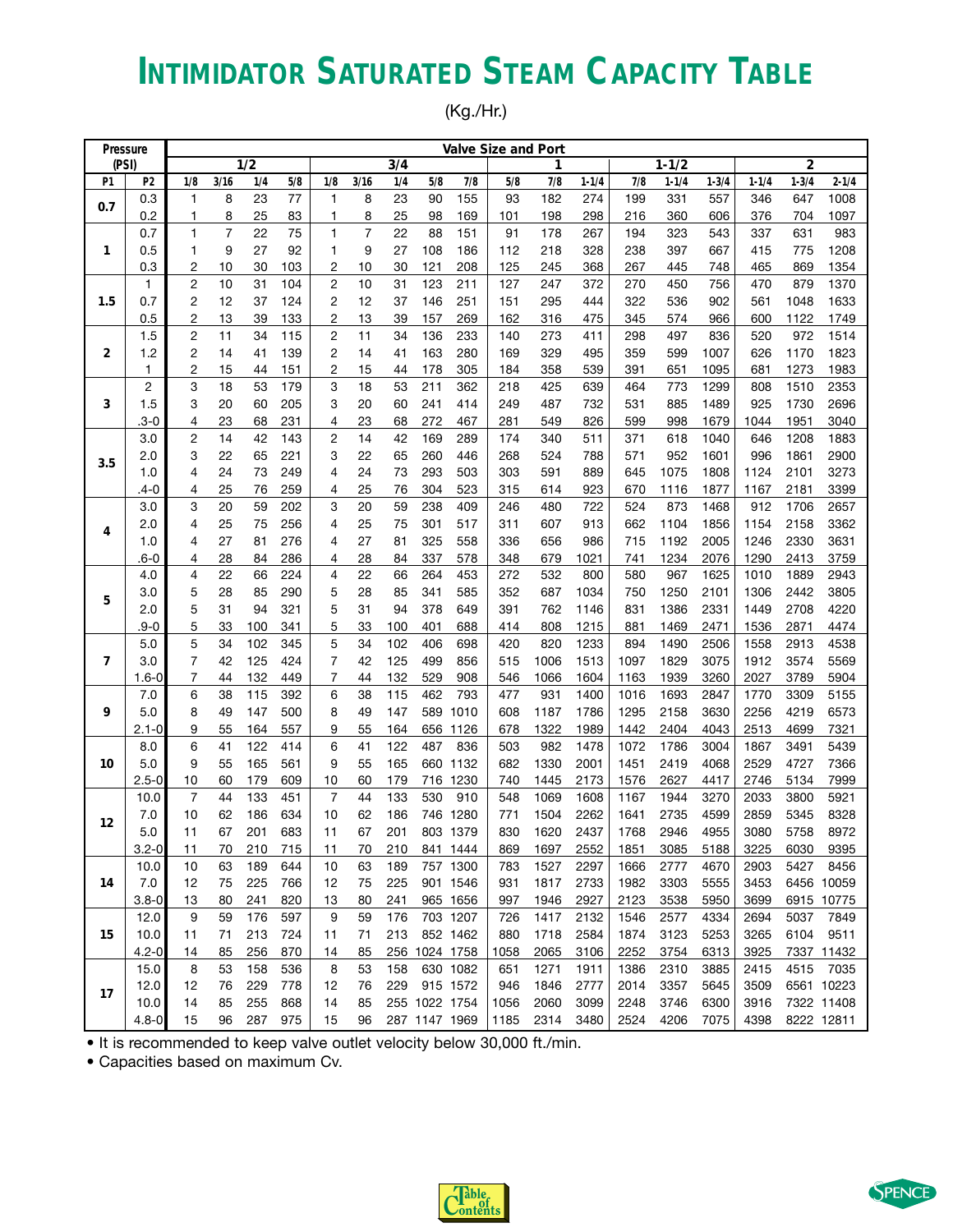### **INTIMIDATOR AIR CAPACITY TABLE**

(SCFH)

| Pressure |         |     |      |                  |            |     |      |      |                        |            |       | Valve Size and Port |               |       |                      |                                           |           |                      |              |
|----------|---------|-----|------|------------------|------------|-----|------|------|------------------------|------------|-------|---------------------|---------------|-------|----------------------|-------------------------------------------|-----------|----------------------|--------------|
| (PSI)    |         |     |      | 1/2              |            |     |      | 3/4  |                        |            |       | 1                   |               |       | $1 - 1/2$            |                                           |           | $\overline{2}$       |              |
| P1       | P2      | 1/8 | 3/16 | 1/4              | 5/8        | 1/8 | 3/16 | 1/4  | 5/8                    | 7/8        | 5/8   | 7/8                 | $1 - 1/4$     | 7/8   | $1 - 1/4$            | $1 - 3/4$                                 | $1 - 1/4$ | $1 - 3/4$            | $2 - 1/4$    |
| 10       | 5       | 48  | 300  | 901              | 3064       | 48  | 300  | 901  | 3605                   | 6189       | 3725  | 7270                | 10936         | 7931  | 13219                | 22232                                     | 13820     | 25837                | 40258        |
|          | 3       | 55  | 341  | 1023             | 3477       | 55  | 341  | 1023 | 4091                   | 7023       | 4227  | 8250                | 12409         | 9000  | 15000                | 25227                                     | 15682     | 29318                | 45682        |
|          | 10      | 54  | 335  | 1005             | 3418       | 54  | 335  | 1005 | 4021                   | 6904       | 4156  | 8110                | 12199         | 8847  | 14745                | 24799                                     | 15416     | 28821                | 44907        |
| 15       | 7       | 64  | 403  | 1208             | 4106       | 64  | 403  | 1208 | 4831                   | 8293       | 4992  | 9743                | 14655         | 10629 | 17714                | 29792                                     | 18519     | 34623                | 53948        |
|          | 5       | 69  | 434  | 1303             | 4429       | 69  | 434  | 1303 | 5211                   | 8945       | 5385  | 10508               | 15806         | 11464 | 19106                | 32133                                     | 19975     | 37344                | 58188        |
|          | 15      | 59  | 367  | 1100             | 3739       | 59  | 367  | 1100 | 4399                   | 7552       | 4546  | 8872                | 13345         | 9678  | 16131                | 27129                                     | 16864     | 31528                | 49126        |
| 20       | 10      | 77  | 482  | 1445             | 4914       | 77  | 482  | 1445 | 5781                   | 9924       | 5973  | 11658               | 17535         | 12718 | 21196                | 35648                                     | 22160     | 41429                | 64552        |
|          | 7       | 84  | 524  | 1572             | 5346       | 84  | 524  | 1572 | 6290                   | 10797      | 6499  | 12684               | 19078         | 13837 | 23062                | 38786                                     | 24110     | 45075                | 70234        |
|          | 22      | 83  | 517  | 1552             | 5276       | 83  | 517  | 1552 | 6208                   | 10656      | 6414  | 12519               | 18830         | 13657 | 22761                | 38280                                     | 23796     | 44488                | 69318        |
| 30       | 17      | 100 | 623  | 1868             | 6350       | 100 | 623  | 1868 |                        | 7470 12824 | 7719  | 15065               | 22660         | 16435 | 27391                | 46067                                     | 28636     | 53537                | 83419        |
|          | 10      | 113 | 708  | 2124             | 7222       | 113 | 708  | 2124 | 8497                   | 14586      | 8780  | 17135               | 25774         | 18693 | 31155                | 52398                                     | 32572     | 60895                | 94882        |
|          | 25      | 119 | 746  | 2239             | 7612       | 119 | 746  | 2239 | 8955                   | 15373      | 9253  | 18059               | 27163         | 19701 | 32835                | 55222                                     | 34327     | 64177                | 99996        |
| 40       | 20      | 131 | 820  | 2461             | 8367       | 131 | 820  | 2461 |                        | 9844 16898 | 10172 | 19851               | 29859         | 21656 | 36094                | 60703                                     | 37734     | 70547                | 109922       |
|          | $3-0$   | 148 | 924  | 2773             | 9429       | 148 | 924  | 2773 | 11093 19043            |            | 11463 | 22371               | 33649         | 24405 | 40674                | 68407                                     | 42523     | 79500                | 123871       |
|          | 35      | 133 | 830  | 2489             | 8463       | 133 | 830  | 2489 | 9956                   | 17091      | 10288 | 20078               | 30200         | 21903 | 36505                | 61395                                     | 38164     | 71351                | 111174       |
| 50       | 30      | 147 | 920  | 2760             | 9384       | 147 | 920  |      | 2760 11040 18951       |            | 11408 | 22263               | 33487         | 24287 | 40478                | 68077                                     | 42318     |                      | 79117 123275 |
|          | 25      | 158 | 986  | 2958             | 10057      | 158 | 986  | 2958 | 11832 20312            |            | 12227 | 23862               | 35891         | 26031 | 43385                | 72966                                     | 45357     | 84798                | 132127       |
|          | $6-0$   | 175 | 1094 | 3281             | 11156      | 175 | 1094 | 3281 | 13124 22530            |            | 13562 | 26467               | 39810         | 28873 | 48122                | 80933                                     | 50310     | 94057                | 146555       |
|          | 45      | 145 | 906  | 2717             | 9238       | 145 | 906  |      | 2717 10868 18657       |            | 11231 | 21918               | 32967         | 23910 | 39850                | 67021                                     | 41662     | 77889                | 121362       |
| 60       | 40      | 162 | 1010 |                  | 3031 10306 | 162 | 1010 | 3031 | 12125 20814            |            | 12529 | 24452               | 36778         | 26674 | 44457                | 74769                                     | 46478     | 86894                | 135393       |
|          | 35      | 174 | 1090 |                  | 3270 11119 | 174 | 1090 |      | 3270 13081 22455       |            | 13517 | 26380               | 39679         | 28778 | 47963                | 80665                                     | 50143     | 93746                | 146070       |
|          | $9 - 0$ | 202 | 1263 |                  | 3789 12882 | 202 | 1263 | 3789 | 15155 26017            |            | 15661 | 30563               | 45971         | 33342 | 55570                | 93459                                     | 58096     | 108614               | 169236       |
|          | 55      | 181 | 1133 |                  | 3399 11558 | 181 | 1133 | 3399 | 13598                  | 23343      | 14051 | 27422               | 41247         | 29915 | 49859                | 83853                                     | 52125     | 97451                | 151842       |
| 75       | 50      | 197 | 1231 |                  | 3692 12554 | 197 | 1231 |      | 3692 14769 25354       |            | 15262 | 29785               | 44800         | 32493 | 54154                | 91078                                     | 56616     | 105847               | 164925       |
|          | 45      | 209 | 1309 |                  | 3926 13349 | 209 | 1309 | 3926 | 15704 26959            |            | 16228 | 31670               | 47636         | 34549 | 57582                | 96843                                     | 60199     | 112547 175364        |              |
|          | 14-0    | 243 | 1516 |                  | 4549 15466 | 243 | 1516 | 4549 | 18195 31236            |            | 18802 | 36694               | 55193         | 40030 | 66717                | 112206                                    | 69749     | 130401               | 203183       |
|          | 75      | 230 | 1436 |                  | 4309 14650 | 230 | 1436 | 4309 | 17235                  | 29587      | 17810 | 34758               | 52281         | 37918 | 63196                | 106285                                    | 66069     | 123520               | 192462       |
| 100      | 60      | 271 | 1696 |                  | 5087 17295 | 271 | 1696 |      | 5087 20347 34928       |            | 21025 | 41032               | 61718         | 44763 | 74604                | 125471                                    | 77995     | 145817               | 227204       |
|          | $22-0$  | 310 | 1939 |                  | 5817 19777 | 310 | 1939 | 5817 | 23267                  | 39941      | 24042 | 46921               | 70576         | 51187 | 85311                | 143478                                    | 89189     | 166745               | 259811       |
|          | 100     | 259 | 1617 |                  | 4850 16490 | 259 | 1617 | 4850 | 19400                  | 33303      | 20046 | 39123               | 58846         | 42679 | 71132                | 119631                                    | 74365     | 139031               | 216630       |
| 125      | 75      | 333 | 2082 |                  | 6245 21232 | 333 | 2082 |      | 6245 24979             | 42881      | 25812 | 50375               | 75770         | 54954 |                      | 91591 154039                              | 95754     | 179018 278935        |              |
|          | $30-0$  | 378 | 2361 |                  | 7084 24087 | 378 | 2361 |      | 7084 28338             | 48647      | 29282 | 57148               | 85958         | 62343 |                      | 103906 174750                             | 108629    | 203088 316440        |              |
|          | 125     | 285 | 1779 |                  | 5338 18148 | 285 | 1779 |      | 5338 21350 36651       |            | 22062 | 43057               | 64763         | 46971 | 78285                | 131660                                    | 81843     | 153011               | 238412       |
| 150      | 100     | 372 | 2328 |                  | 6983 23742 | 372 | 2328 |      | 6983 27932 47950       |            | 28863 | 56330               | 84727         | 61450 | 102417 172247        |                                           | 107073    | 200179               | 311907       |
|          | $38-0$  | 445 | 2784 |                  | 8352 28398 | 445 | 2784 | 8352 | 33409                  | 57352      | 34523 | 67375               | 101341        | 73500 | 122500               | 206023                                    | 128068    | 239432               | 373068       |
|          | 150     | 309 | 1928 |                  | 5785 19669 | 309 | 1928 | 5785 | 23140                  | 39723      | 23911 | 46665               | 70191         | 50907 | 84846                | 142695                                    | 88702     | 165835               | 258394       |
| 175      | 125     | 408 | 2551 |                  | 7654 26024 | 408 | 2551 | 7654 | 30617 52559            |            | 31637 | 61744               | 92871         | 67357 | 112262 188804        |                                           | 117365    | 219421               | 341889       |
|          | 100     | 466 | 2910 |                  | 8729 29679 | 466 | 2910 |      | 8729 34917 59940       |            | 36080 | 70415               | 105914        | 76816 | 128027               | 215319                                    | 133847    | 250235               | 389902       |
|          | 46-0    | 513 | 3207 |                  | 9620 32708 | 513 | 3207 |      | 9620 38480 66058       |            | 39763 |                     | 77602 116723  |       |                      | 84657 141094 237295 147508 275775 429696  |           |                      |              |
|          | 150     | 441 | 2758 |                  | 8274 28130 | 441 | 2758 |      | 8274 33094 56812       |            | 34197 |                     | 66740 100385  |       |                      | 72807 121345 204080                       | 126861    | 237174 369551        |              |
| 200      | 125     | 508 | 3175 |                  | 9526 32390 | 508 | 3175 |      | 9526 38105 65414       |            | 39376 |                     | 76846 115587  |       |                      | 83832 139720 234984                       |           | 146071 273089 425511 |              |
|          | $54-0$  | 581 | 3629 | 10888 37019      |            | 581 | 3629 |      | 10888 43551 74763      |            | 45003 |                     | 87829 132106  |       | 95813 159689 268567  |                                           |           | 166947 312119        | 486325       |
|          | 175     | 472 | 2950 |                  | 8851 30094 | 472 | 2950 |      | 8851 35404 60778       |            | 36585 |                     | 71399 107394  |       | 77890 129816 218328  |                                           |           | 135717 253732 395350 |              |
| 225      | 150     | 548 |      | 3422 10266 34905 |            | 548 |      |      | 3422 10266 41065 70495 |            | 42434 |                     | 82815 124564  |       | 90343 150572 253235  |                                           |           | 157416 294300 458560 |              |
|          | 63-0    | 648 |      | 4051 12152 41317 |            | 648 | 4051 |      | 12152 48608 83444      |            | 50229 |                     | 98027 147445  |       | 106938 178230 299751 |                                           |           | 186332 348359 542792 |              |
|          | 200     | 501 | 3131 |                  | 9394 31941 | 501 | 3131 |      | 9394 37577 64507       |            | 38830 |                     | 75781 113984  |       | 82670 137783 231726  |                                           |           | 144046 269303 419612 |              |
|          | 175     | 584 |      | 3653 10959 37262 |            | 584 | 3653 |      | 10959 43837 75254      |            | 45298 |                     | 88405 132973  |       | 96442 160736 270329  |                                           |           | 168043 314167 489515 |              |
| 250      | 150     | 641 |      | 4008 12024 40881 |            | 641 |      |      | 4008 12024 48096 82564 |            | 49699 |                     | 96993 145890  |       | 105810 176350 296589 |                                           |           | 184366 344685 537067 |              |
|          | $71-0$  | 716 |      | 4473 13420 45628 |            | 716 |      |      | 4473 13420 53680 92150 |            | 55469 |                     | 108254 162828 |       |                      | 118095 196825 331024 205771 384703 599421 |           |                      |              |

• It is recommended to keep valve outlet velocity below 30,000 ft./min.



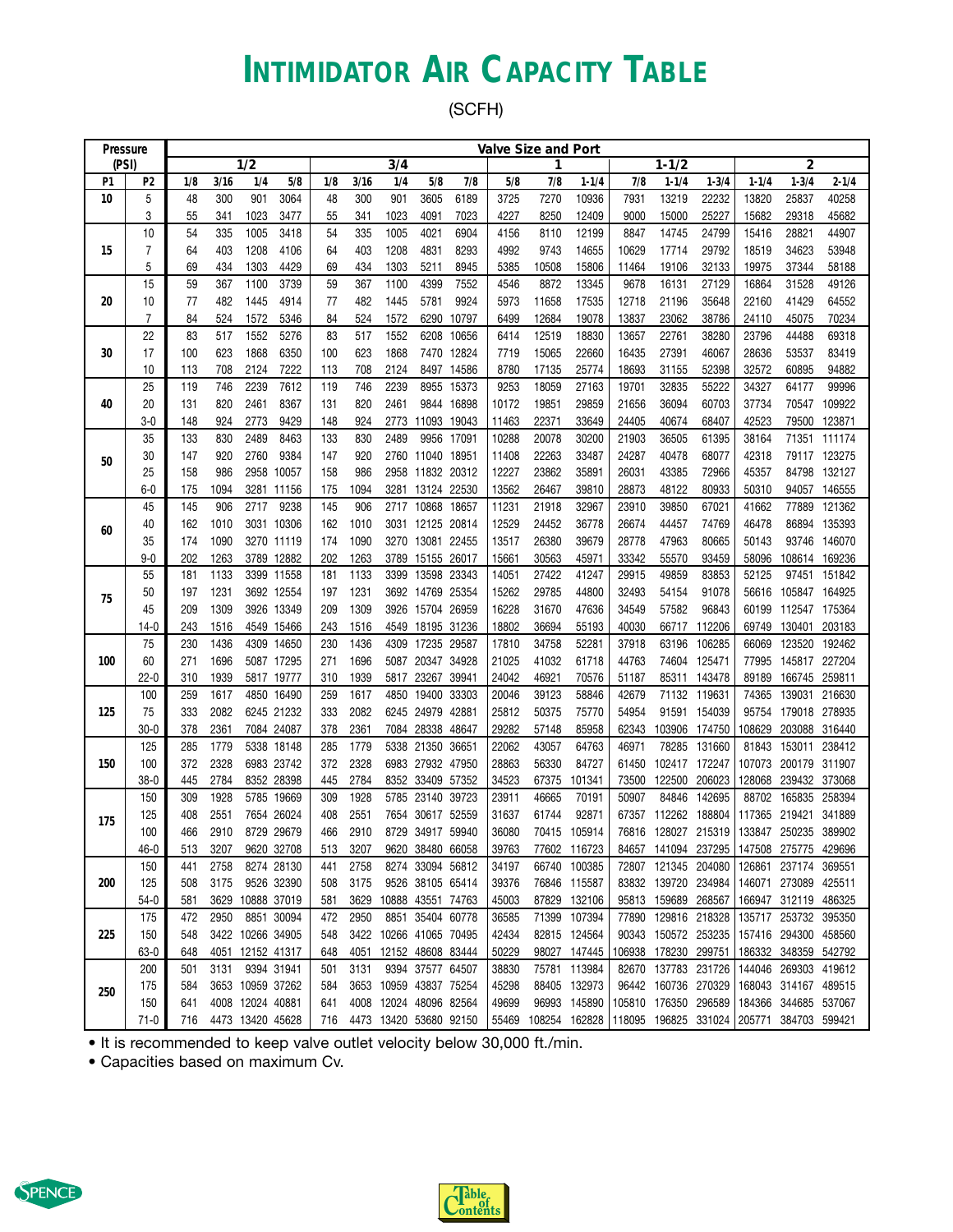# **INTIMIDATOR AIR CAPACITY TABLE**

(M3/Hr.)

| Pressure       |                   |            |          |                  |            |            |          |          |               |            | <b>Valve Size and Port</b> |            |            |            |            |              |            |                  |              |
|----------------|-------------------|------------|----------|------------------|------------|------------|----------|----------|---------------|------------|----------------------------|------------|------------|------------|------------|--------------|------------|------------------|--------------|
| (PSI)          |                   |            |          | $\overline{1/2}$ |            |            |          | 3/4      |               |            |                            | 1          |            |            | $1 - 1/2$  |              |            | $\overline{c}$   |              |
| P <sub>1</sub> | P <sub>2</sub>    | 1/8        | 3/16     | 1/4              | 5/8        | 1/8        | 3/16     | 1/4      | 5/8           | 7/8        | 5/8                        | 7/8        | $1 - 1/4$  | 7/8        | $1 - 1/4$  | $1 - 3/4$    | $1 - 1/4$  | $1 - 3/4$        | $2 - 1/4$    |
| 0.7            | 0.3               | 1.4        | 9.0      | 27               | 92         | 1.4        | 9.0      | 27       | 109           | 186        | 112                        | 219        | 329        | 239        | 398        | 669          | 416        | 778              | 1212         |
|                | 0.2               | 1.6        | 10       | 29               | 100        | 1.6        | 10       | 29       | 118           | 202        | 122                        | 237        | 357        | 259        | 432        | 726          | 451        | 844              | 1315         |
|                | 0.7               | 1.4        | 8.9      | 27               | 90         | 1.4        | 8.9      | 27       | 106           | 183        | 110                        | 214        | 323        | 234        | 390        | 656          | 408        | 762              | 1187         |
| 1              | 0.5               | 1.7        | 11       | 33               | 111        | 1.7        | 11       | 33       | 131           | 224        | 135                        | 263        | 396        | 287        | 479        | 805          | 500        | 936              | 1458         |
|                | 0.3               | 2.0        | 12       | 37               | 125        | 2.0        | 12       | 37       | 147           | 252        | 151                        | 295        | 444        | 322        | 537        | 904          | 562        | 1050             | 1636         |
|                | 1                 | 2.0        | 12       | 37               | 127        | 2.0        | 12       | 37       | 150           | 257        | 155                        | 302        | 454        | 329        | 549        | 923          | 573        | 1072             | 1671         |
| 1.5            | 0.7               | 2.4        | 15       | 44               | 151        | 2.4        | 15       | 44       | 178           | 305        | 184                        | 359        | 539        | 391        | 652        | 1097         | 682        | 1274             | 1986         |
|                | 0.5               | 2.5        | 16       | 48               | 162        | 2.5        | 16       | 48       | 190           | 327        | 197                        | 384        | 577        | 419        | 698        | 1174         | 730        | 1364             | 2125         |
|                | 1.5               | 2.2        | 14       | 42               | 142        | 2.2        | 14       | 42       | 167           | 286        | 172                        | 336        | 505        | 366        | 611        | 1027         | 638        | 1194             | 1860         |
| 2              | 1.2               | 2.7        | 17       | 50<br>54         | 170        | 2.7        | 17       | 50       | 200           | 344        | 207                        | 404        | 607        | 441        | 734        | 1235         | 768        | 1435             | 2236         |
|                | $\mathbf{1}$<br>2 | 2.9<br>3.5 | 18<br>22 | 65               | 184<br>221 | 2.9<br>3.5 | 18<br>22 | 54<br>65 | 216<br>261    | 371<br>447 | 223<br>269                 | 436<br>525 | 655<br>790 | 475<br>573 | 792<br>955 | 1333<br>1607 | 828<br>999 | 1549<br>1867     | 2413<br>2909 |
|                | 1.5               |            | 25       | 75               | 254        | 4.0        | 25       | 75       | 299           | 512        | 308                        | 602        | 905        | 657        | 1095       | 1841         | 1144       | 2139             | 3333         |
| 3              | .3-0              | 4.0<br>4.5 | 28       | 84               | 284        | 4.5        | 28       | 84       | 334           | 574        | 345                        | 674        | 1014       | 735        | 1225       | 2060         | 1281       | 2395             | 3731         |
|                | 3.0               | 2.8        | 17       | 52               | 178        | 2.8        | 17       | 52       | 209           | 359        | 216                        | 422        | 635        | 461        | 768        | 1291         | 803        | 1501             | 2338         |
|                | 2.0               | 4.3        | 27       | 81               | 275        | 4.3        | 27       | 81       | 324           | 556        | 335                        | 653        | 982        | 712        | 1187       | 1997         | 1241       | 2321             | 3616         |
| 3.5            | 1.0               | 4.9        | 31       | 92               | 313        | 4.9        | 31       | 92       | 368           | 631        | 380                        | 742        | 1116       | 809        | 1349       | 2268         | 1410       | 2636             | 4108         |
|                | $4 - 0$           | 5.0        | 31       | 94               | 320        | 5.0        | 31       | 94       | 376           | 646        | 389                        | 758        | 1141       | 827        | 1379       | 2319         | 1442       | 2695             | 4200         |
|                | 3.0               | 4.0        | 25       | 75               | 254        | 4.0        | 25       | 75       | 299           | 513        | 309                        | 602        | 906        | 657        | 1095       | 1842         | 1145       | 2141             | 3336         |
|                | 2.0               | 5.1        | 32       | 95               | 323        | 5.1        | 32       | 95       | 380           | 652        | 393                        | 766        | 1152       | 836        | 1393       | 2342         | 1456       | 2722             | 4242         |
| 4              | 1.0               | 5.5        | 34       | 103              | 351        | 5.5        | 34       | 103      | 413           | 709        | 427                        | 833        | 1253       | 909        | 1515       | 2547         | 1583       | 2960             | 4613         |
|                | .6-0              | 5.6        | 35       | 104              | 355        | 5.6        | 35       | 104      | 418           | 717        | 431                        | 842        | 1267       | 919        | 1531       | 2575         | 1601       | 2992             | 4662         |
|                | 4.0               | 4.4        | 28       | 83               | 283        | 4.4        | 28       | 83       | 333           | 571        | 344                        | 671        | 1009       | 732        | 1220       | 2051         | 1275       | 2384             | 3714         |
|                | 3.0               | 5.8        | 36       | 108              | 367        | 5.8        | 36       | 108      | 432           | 741        | 446                        | 870        | 1309       | 949        | 1582       | 2661         | 1654       | 3093             | 4819         |
| 5              | 2.0               | 6.4        | 40       | 120              | 409        | 6.4        | 40       | 120      | 481           | 826        | 497                        | 970        | 1459       | 1058       | 1763       | 2965         | 1843       | 3446             | 5370         |
|                | .9-0              | 6.7        | 42       | 125              | 426        | 6.7        | 42       | 125      | 501           | 860        | 518                        | 1010       | 1520       | 1102       | 1837       | 3089         | 1920       | 3590             | 5594         |
|                | 5.0               | 6.9        | 43       | 130              | 442        | 6.9        | 43       | 130      | 521           | 894        | 538                        | 1050       | 1579       | 1145       | 1909       | 3210         | 1995       | 3731             | 5813         |
| 7              | 3.0               | 8.5        | 53       | 160              | 545        | 8.5        | 53       | 160      |               | 641 1100   | 662                        | 1292       | 1944       | 1410       | 2350       | 3952         | 2457       | 4593             | 7157         |
|                | $1.6 - 0$         | 8.9        | 56       | 167              | 567        | 8.9        | 56       | 167      |               | 667 1145   | 689                        | 1345       | 2024       | 1468       | 2446       | 4114         | 2557       | 4781             | 7450         |
|                | 7.0               | 8.0        | 50       | 149              | 507        | 8.0        | 50       | 149      |               | 597 1025   | 617                        | 1204       | 1811       | 1313       | 2189       | 3681         | 2288       | 4278             | 6666         |
| 9              | 5.0               | 10         | 63       | 190              | 645        | 10         | 63       | 190      | 759           | 1303       | 784                        | 1531       | 2302       | 1670       | 2783       | 4680         | 2909       | 5439             | 8475         |
|                | $2.1 - 0$         | 11         | 70       | 209              | 709        | 11         | 70       | 209      |               | 834 1433   | 862                        | 1683       | 2531       | 1836       | 3060       | 5146         | 3199       | 5981             | 9318         |
|                | 8.0               | 8.4        | 53       | 158              | 537        | 8.4        | 53       | 158      |               | 632 1085   | 653                        | 1274       | 1916       | 1390       | 2316       | 3896         | 2422       | 4528             | 7055         |
| 10             | 5.0               | 12         | 72       | 216              | 733        | 12         | 72       | 216      |               | 863 1481   | 891                        | 1740       | 2617       | 1898       | 3163       | 5319         | 3307       | 6182             | 9632         |
|                | $2.5 - 0$         | 12         | 76       | 229              | 780        | 12         | 76       | 229      |               | 917 1575   | 948                        | 1850       | 2783       | 2018       | 3364       | 5657         | 3517       | 6575             | 10244        |
|                | 10.0              | 9.3        | 58       | 174              | 592        | 9.3        | 58       | 174      |               | 696 1195   | 720                        | 1404       | 2112       | 1532       | 2553       | 4294         | 2669       | 4990             | 7776         |
| 12             | $7.0$             | 13         | 81       | 244              | 829        | 13         | 81       | 244      |               | 976 1675   | 1008                       | 1967       | 2959       | 2146       | 3577       | 6016         | 3740       |                  | 6992 10894   |
|                | 5.0               | 14         | 88       | 264              | 897        | 14         | 88       |          | 264 1055 1812 |            | 1091                       | 2129       | 3202       | 2322       | 3870       | 6509         | 4046       |                  | 7564 11786   |
|                | $3.2 - 0$         | 14         | 90       | 271              | 921        | 14         | 90       |          | 271 1084 1860 |            | 1120                       | 2185       | 3287       | 2384       | 3973       | 6682         | 4154       |                  | 7766 12100   |
|                | 10.0              | 13         | 83       | 250              | 849        | 13         | 83       | 250      |               | 999 1715   | 1032                       | 2014       | 3030       | 2197       | 3662       | 6159         | 3829       |                  | 7158 11153   |
| 14             | 7.0               | 16         | 99       |                  | 296 1006   | 16         | 99       |          | 296 1183 2031 |            | 1223                       | 2386       | 3589       | 2603       | 4338       | 7296         | 4536       |                  | 8480 13212   |
|                | $3.8 - 0$         | 17         | 104      |                  | 313 1063   | 17         | 104      |          | 313 1250 2147 |            | 1292                       | 2522       | 3793       | 2751       | 4585       | 7711         | 4793       |                  | 8961 13963   |
|                | 12.0              | 12         | 78       | 233              | 791        | 12         | 78       | 233      | 930 1597      |            | 961                        | 1876       | 2822       | 2047       | 3411       | 5737         | 3566       |                  | 6667 10388   |
| 15             | 10.0              | 15         | 94       | 281              | 957        | 15         | 94       |          | 281 1126 1932 |            | 1163                       | 2270       | 3414       | 2476       | 4127       | 6942         | 4315       |                  | 8067 12570   |
|                | $4.2 - 0$         | 18         | 111      |                  | 333 1133   | 18         | 111      |          | 333 1333 2289 |            | 1378                       | 2689       | 4044       | 2933       | 4888       | 8222         | 5111       |                  | 9555 14888   |
|                | 15.0              | 11         | 70       | 209              | 711        | 11         | 70       | 209      |               | 837 1436   | 864                        | 1687       | 2537       | 1840       | 3067       | 5158         | 3207       | 5995             | 9341         |
| 17             | 12.0              | 16         | 101      |                  | 304 1034   | 16         | 101      |          | 304 1216 2088 |            | 1257                       | 2452       | 3689       | 2675       | 4459       | 7499         | 4662       |                  | 8715 13579   |
|                | 10.0              | 18         | 113      |                  | 339 1152   | 18         | 113      |          | 339 1355 2326 |            | 1400                       | 2732       | 4110       | 2981       | 4968       | 8355         | 5193       |                  | 9709 15129   |
|                | $4.8 - 0$         | 20         | 125      |                  | 375 1275   | 20         | 125      |          | 375 1500 2575 |            | 1550                       | 3025       | 4550       | 3300       | 5500       | 9250         |            | 5750 10750 16751 |              |

• It is recommended to keep valve outlet velocity below 30,000 ft./min.



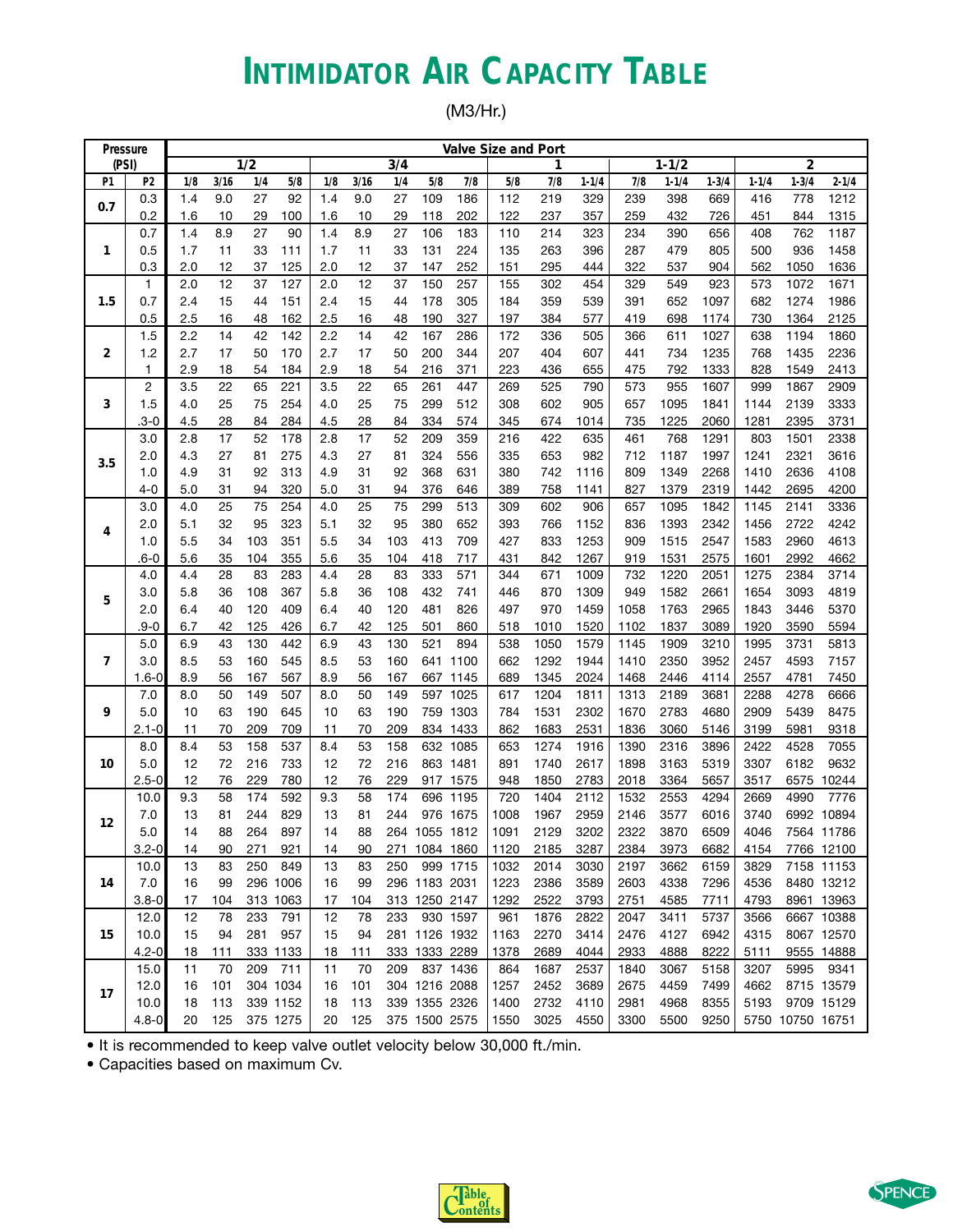### **INTIMIDATOR WATER CAPACITY TABLE**

(G.P.M.)

| Pressure |            |              |            |              |              |              |            |              |              |              | Valve Size and Port |              |              |              |              |            |             |                |            |
|----------|------------|--------------|------------|--------------|--------------|--------------|------------|--------------|--------------|--------------|---------------------|--------------|--------------|--------------|--------------|------------|-------------|----------------|------------|
| (PSI)    |            |              |            | 1/2          |              |              |            | 3/4          |              |              |                     | 1            |              |              | $1 - 1/2$    |            |             | $\overline{2}$ |            |
| P1       | P2         | 1/8          | 3/16       | 1/4          | 5/8          | 1/8          | 3/16       | 1/4          | 5/8          | 7/8          | 5/8                 | 7/8          | $1 - 1/4$    | 7/8          | $1 - 1/4$    | $1 - 3/4$  | $1 - 1/4$   | $1 - 3/4$      | $2 - 1/4$  |
| 10       | 5          | 0.18         | 1.1        | 3.4          | 11.4         | 0.18         | 1.1        | 3.4          | 13.4         | 23.0         | 13.9                | 27.1         | 40.7         | 29.5         | 49.2         | 82.7       | 51.4        | 96.2           | 150        |
|          | 4          | 0.20         | 1.2        | 3.7          | 12.5         | 0.20         | 1.2        | 3.7          | 14.7         | 25.2         | 15.2                | 29.6         | 44.6         | 32.3         | 53.9         | 90.6       | 56.3        | 105            | 164        |
|          | 10         | 0.18         | 1.1        | 3.4          | 11.4         | 0.18         | 1.1        | 3.4          | 13.4         | 23.0         | 13.9                | 27.1         | 40.7         | 29.5         | 49.2         | 82.7       | 51.4        | 96.2           | 150        |
| 15       | 7          | 0.23         | 1.4        | 4.2          | 14.4         | 0.23         | 1.4        | 4.2          | 17.0         | 29.1         | 17.5                | 34.2         | 51.5         | 37.3         | 62.2         | 105        | 65          | 122            | 190        |
|          | 6          | 0.24         | 1.5        | 4.5          | 15.3         | 0.24         | 1.5        | 4.5          | 18.0         | 30.9         | 18.6                | 36.3         | 54.6         | 39.6         | 66.0         | 111        | 69          | 129            | 201        |
|          | 15         | 0.18         | 1.1        | 3.4          | 11.4         | 0.18         | 1.1        | 3.4          | 13.4         | 23.0         | 13.9                | 27.1         | 40.7         | 29.5         | 49.2         | 82.7       | 51.4        | 96.2           | 150        |
| 20       | 10         | 0.25         | 1.6        | 4.7          | 16.1         | 0.25         | 1.6        | 4.7          | 19.0         | 32.6         | 19.6                | 38.3         | 57.6         | 41.7         | 69.6         | 117        | 72.7        | 136            | 212        |
|          | 8          | 0.28         | 1.7        | 5.2          | 17.7         | 0.28         | 1.7        | 5.2          | 20.8         | 35.7         | 21.5                | 41.9         | 63.0         | 45.7         | 76.2         | 128        | 79.7        | 149            | 232        |
|          | 25         | 0.18         | 1.1        | 3.4<br>4.7   | 11.4         | 0.18         | 1.1        | 3.4          | 13.4         | 23.0         | 13.9                | 27.1<br>38.3 | 40.7         | 29.5         | 49.2         | 83         | 51.4        | 96             | 150        |
| 30       | 20<br>12   | 0.25<br>0.34 | 1.6<br>2.1 | 6.4          | 16.1<br>21.6 | 0.25<br>0.34 | 1.6<br>2.1 | 4.7<br>6.4   | 19.0<br>25.5 | 32.6<br>43.7 | 19.6<br>26.3        | 51.3         | 57.6<br>77.2 | 41.7<br>56.0 | 69.6<br>93.3 | 117<br>157 | 72.7<br>98  | 136<br>182     | 212<br>284 |
|          |            |              |            | 5.8          |              |              |            | 5.8          |              |              |                     |              |              |              |              |            |             |                |            |
| 40       | 25<br>20   | 0.31<br>0.36 | 1.9<br>2.2 | 6.7          | 19.8<br>22.8 | 0.31<br>0.36 | 1.9<br>2.2 | 6.7          | 23.2<br>26.8 | 39.9<br>46.1 | 24.0<br>27.7        | 46.9<br>54.1 | 70.5<br>81.4 | 51.1<br>59.0 | 85.2<br>98.4 | 143<br>165 | 89.1<br>103 | 167<br>192     | 259<br>300 |
|          | 15         | 0.40         | 2.5        | 7.5          | 25.5         | 0.40         | 2.5        | 7.5          | 30.0         | 51.5         | 31.0                | 60.5         | 91.0         | 66.0         | 110          | 185        | 115         | 215            | 335        |
|          | 35         | 0.31         | 1.9        | 5.8          | 19.8         | 0.31         | 1.9        | 5.8          | 23.2         | 39.9         | 24.0                | 46.9         | 70.5         | 51.1         | 85.2         | 143        | 89.1        | 167            | 259        |
| 50       | 30         | 0.36         | 2.2        | 6.7          | 22.8         | 0.36         | 2.2        | 6.7          | 26.8         | 46.1         | 27.7                | 54.1         | 81.4         | 59.0         | 98.4         | 165        | 103         | 192            | 300        |
|          | 25         | 0.40         | 2.5        | 7.5          | 25.5         | 0.40         | 2.5        | 7.5          | 30.0         | 51.5         | 31.0                | 60.5         | 91.0         | 66.0         | 110          | 185        | 115         | 215            | 335        |
|          | 15         | 0.47         | 3.0        | 8.9          | 30.2         | 0.47         | 3.0        | 8.9          | 35.5         | 60.9         | 36.7                | 71.6         | 107.7        | 78.1         | 130          | 219        | 136         | 254            | 396        |
|          | 45         | 0.31         | 1.9        | 5.8          | 19.8         | 0.31         | 1.9        | 5.8          | 23.2         | 39.9         | 24.0                | 46.9         | 70.5         | 51.1         | 85.2         | 143        | 89.1        | 167            | 259        |
| 60       | 40         | 0.36         | 2.2        | 6.7          | 22.8         | 0.36         | 2.2        | 6.7          | 26.8         | 46.1         | 27.7                | 54.1         | 81.4         | 59.0         | 98.4         | 165        | 103         | 192            | 300        |
|          | 35         | 0.40         | 2.5        | 7.5          | 25.5         | 0.40         | 2.5        | 7.5          | 30.0         | 51.5         | 31.0                | 60.5         | 91.0         | 66.0         | 110          | 185        | 115         | 215            | 335        |
|          | 25         | 0.47         | 3.0        | 8.9          | 30.2         | 0.47         | 3.0        | 8.9          | 35.5         | 60.9         | 36.7                | 71.6         | 107.7        | 78.1         | 130          | 219        | 136         | 254            | 396        |
|          | 55         | 0.36         | 2.2        | 6.7          | 22.8         | 0.36         | 2.2        | 6.7          | 26.8         | 46.1         | 27.7                | 54.1         | 81.4         | 59.0         | 98.4         | 165        | 103         | 192            | 300        |
| 75       | 50         | 0.40         | 2.5        | 7.5          | 25.5         | 0.40         | 2.5        | 7.5          | 30.0         | 51.5         | 31.0                | 60.5         | 91.0         | 66.0         | 110          | 185        | 115         | 215            | 335        |
|          | 45         | 0.44         | 2.7        | 8.2          | 27.9         | 0.44         | 2.7        | 8.2          | 32.9         | 56.4         | 34.0                | 66.3         | 99.7         | 72.3         | 120          | 203        | 126         | 236            | 367        |
|          | 31         | 0.53         | 3.3        | 9.9          | 33.8         | 0.53         | 3.3        | 9.9          | 39.8         | 68.3         | 41.1                | 80.3         | 121          | 88           | 146          | 245        | 153         | 285            | 444        |
|          | 75         | 0.40         | 2.5        | 7.5          | 25.5         | 0.40         | 2.5        | 7.5          | 30.0         | 51.5         | 31.0                | 60.5         | 91.0         | 66.0         | 110          | 185        | 115         | 215            | 335        |
| 100      | 60         | 0.51         | 3.2        | 9.5          | 32.3         | 0.51         | 3.2        | 9.5          | 37.9         | 65.1         | 39.2                | 76.5         | 115          | 83.5         | 139          | 234        | 145         | 272            | 424        |
|          | 50         | 0.57         | 3.5        | 10.6         | 36.1         | 0.57         | 3.5        | 10.6         | 42.4         | 72.8         | 43.8                | 86           | 129          | 93           | 156          | 262        | 163         | 304            | 474        |
|          | 100        | 0.40         | 2.5        | 7.5          | 25.5         | 0.40         | 2.5        | 7.5          | 30.0         | 51.5         | 31.0                | 60.5         | 91.0         | 66.0         | 110          | 185        | 115         | 215            | 335        |
| 125      | 75         | 0.57         | 3.5        | 10.6         | 36.1         | 0.57         | 3.5        | 10.6         | 42.4         | 72.8         | 43.8                | 85.6         | 129          | 93.3         | 156          | 262        | 163         | 304            | 474        |
|          | 55         | 0.67         | 4.2        | 12.5         | 42.7         | 0.67         | 4.2        | 12.5         | 50.2         | 86.2         | 51.9                | 101          | 152          | 110          | 184          | 310        | 192         | 360            | 561        |
|          | 125        | 0.40         | 2.5        | 7.5          | 25.5         | 0.40         | 2.5        | 7.5          | 30.0         | 51.5         | 31.0                | 60.5         | 91.0         | 66.0         | 110          | 185        | 115         | 215            | 335        |
| 150      | 100        | 0.57         | 3.5        | 10.6         | 36.1         | 0.57         | 3.5        | 10.6         | 42.4         | 72.8         | 43.8                | 85.6         | 129          | 93.3         | 156          | 262        | 163         | 304            | 474        |
|          | 75         | 0.69         | 4.3        | 13.0         | 44.2         | 0.69         | 4.3        | 13.0         | 52.0         | 89           | 53.7                | 105          | 158          | 114          | 191          | 320        | 199         | 372            | 580        |
|          | 150        | 0.40         | 2.5        | 7.5          | 25.5         | 0.40         | 2.5        | 7.5          | 30.0         | 51.5         | 31.0                | 60.5         | 91.0         | 66.0         | 110          | 185        | 115         | 215            | 335        |
| 175      | 125        | 0.57         | 3.5        | 10.6         | 36.1         | 0.57         | 3.5        | 10.6         | 42.4         | 72.8         | 43.8                | 85.6         | 129          | 93.3         | 156          | 262        | 163         | 304            | 474        |
|          | 100        | 0.69         | 4.3        | 13.0         | 44.2         | 0.69         | 4.3        | 13.0         | 52.0         | 89.2         | 53.7                | 105          | 158          | 114          | 191          | 320        | 199         | 372            | 580        |
|          | 75         | 0.80         | 5.0        | 15.0         | 51.0         | 0.80         | 5.0        | 15.0         | 60.0         | 103          | 62.0                | 121          | 182          | 132          | 220          | 370        | 230         | 430            | 670        |
|          | 150        | 0.57         | 3.5        | 10.6         | 36.1         | 0.57         | 3.5        | 10.6         | 42.4         | 72.8         | 43.8                | 85.6         | 129          | 93.3         | 156          | 262        | 163         | 304            | 474        |
| 200      | 125        | 0.69         | 4.3        | 13.0         | 44.2         | 0.69         | 4.3        | 13.0         | 52.0         | 89.2         | 53.7                | 105          | 158          | 114          | 191          | 320        | 199         | 372            | 580        |
|          | 85         | 0.86         | 5.4        | 16.1         | 54.7         | 0.86         | 5.4        | 16.1         | 64.3         | 110          | 66.5                | 130          | 195          | 142          | 236          | 397        | 247         | 461            | 718        |
|          | 175        | 0.57         | 3.5        | 10.6         | 36.1         | 0.57         | 3.5        | 10.6         | 42.4         | 72.8         | 43.8                | 85.6         | 129          | 93.3         | 156          | 262        | 163         | 304            | 474        |
| 225      | 150        | 0.69         | 4.3        | 13.0         | 44.2         | 0.69         | 4.3        | 13.0         | 52.0         | 89.2         | 53.7                | 105          | 158          | 114          | 191          | 320        | 199         | 372            | 580        |
|          | 100        | 0.89         | 5.6        | 16.8         | 57.0         | 0.89         | 5.6        | 16.8         | 67.1<br>42.4 | 115<br>72.8  | 69.3                | 135          | 203<br>129   | 148<br>93.3  | 246<br>156   | 414        | 257         | 481<br>304     | 749<br>474 |
|          | 200        | 0.57         | 3.5        | 10.6         | 36.1         | 0.57         | 3.5        | 10.6         |              |              | 43.8                | 85.6         |              |              |              | 262        | 163         |                |            |
| 250      | 175<br>150 | 0.69<br>0.80 | 4.3<br>5.0 | 13.0<br>15.0 | 44.2<br>51.0 | 0.69<br>0.80 | 4.3<br>5.0 | 13.0<br>15.0 | 52.0<br>60.0 | 89.2<br>103  | 53.7<br>62.0        | 105<br>121   | 158<br>182   | 114<br>132   | 191<br>220   | 320<br>370 | 199<br>230  | 372<br>430     | 580<br>670 |
|          | 125        |              |            |              |              |              |            |              |              |              |                     |              |              |              |              |            |             |                |            |
|          | 250        | 0.89<br>0.57 | 5.6<br>3.5 | 16.8<br>10.6 | 57.0<br>36.1 | 0.89<br>0.57 | 5.6<br>3.5 | 16.8<br>10.6 | 67.1<br>42.4 | 115<br>72.8  | 69.3<br>43.8        | 135<br>85.6  | 203<br>129   | 148<br>93.3  | 246<br>156   | 414<br>262 | 257<br>163  | 481<br>304     | 749<br>474 |
| 300      | 200        | 0.80         | 5.0        | 15.0         | 51.0         | 0.80         | 5.0        | 15.0         | 60.0         | 103          | 62.0                | 121          | 182          | 132          | 220          | 370        | 230         | 430            | 670        |
|          | 125        | 1.1          | 6.6        | 19.8         | 67.5         | 1.1          | 6.6        | 19.8         | 79.4         | 136          | 82.0                | 160          | 241          | 175          | 291          | 489        | 304         | 569            | 886        |
|          | 350        | 0.57         | 3.5        | 10.6         | 36.1         | 0.57         | 3.5        | 10.6         | 42.4         | 72.8         | 43.8                | 85.6         | 129          | 93.3         | 156          | 262        | 163         | 304            | 474        |
| 400      | 300        | 0.80         | 5.0        | 15.0         | 51.0         | 0.80         | 5.0        | 15.0         | 60.0         | 103          | 62.0                | 121          | 182          | 132          | 220          | 370        | 230         | 430            | 670        |
|          | 175        | 1.2          | 7.5        | 22.5 76.5    |              | 1.2          | 7.5        | 22.5         | 90.0         | 155          | 93.0                | 182          | 273          | 198          | 330          | 555        | 345         | 645            | 1005       |
|          |            |              |            |              |              |              |            |              |              |              |                     |              |              |              |              |            |             |                |            |

• It is recommended to keep valve outlet velocity below 30,000 ft./min.